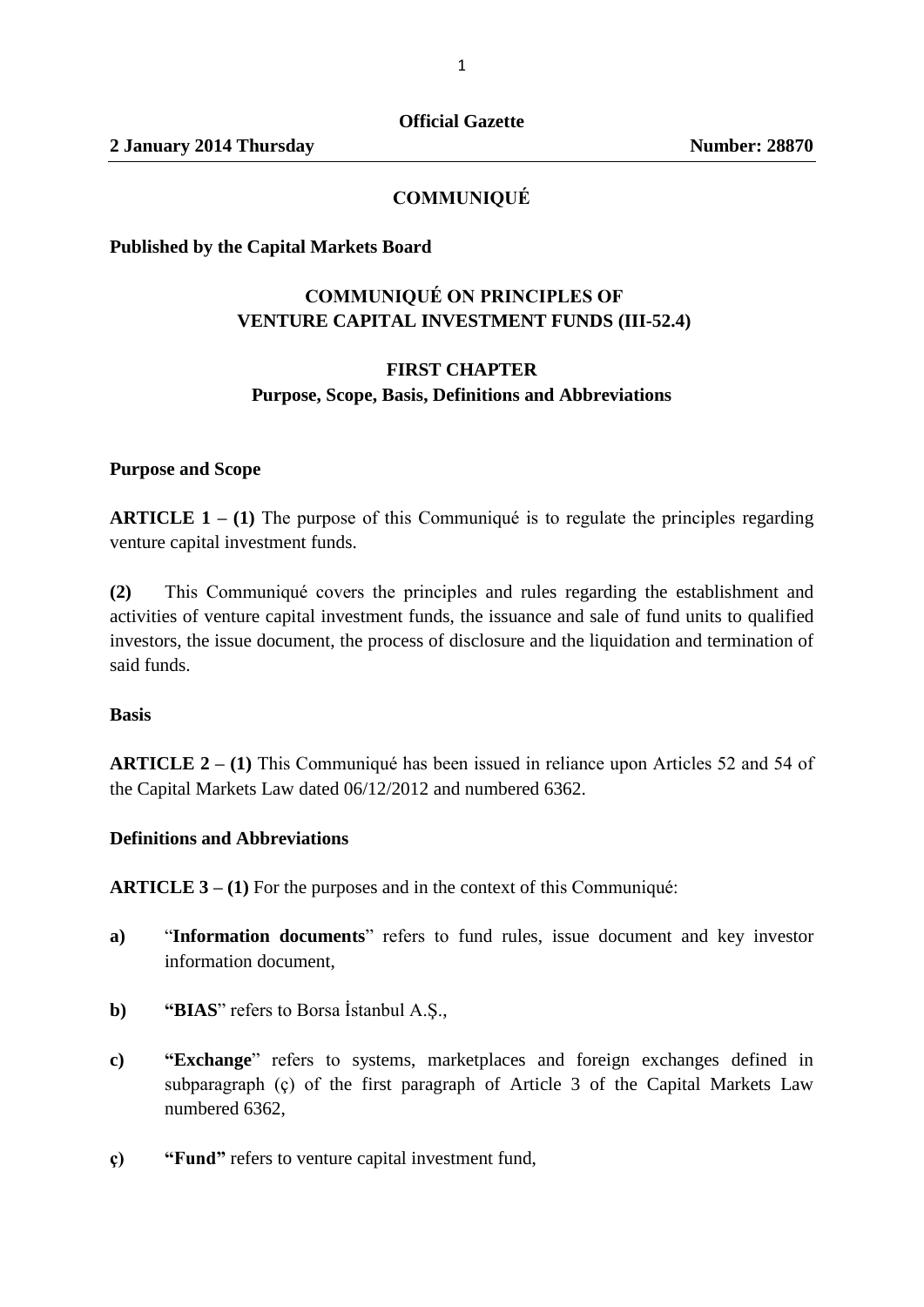- **d) "Net Assets Value"** refers to a value calculated on the basis of fund portfolio value obtained through valuation of all assets in fund portfolio under the applicable regulations of the Board, and by adding, if any, other assets and receivables thereto and deducting any liabilities therefrom,
- **e) "ECM"** refers to BIAS Emerging Companies Market,
- **f) "Venture Company"** refers to companies established, or to be established, in Turkey, and with a growth potential and resource need,
- **g) "Related party"** refers to the related party subject to regulations determined by the Board within the frame of Turkish Accounting Standards,
- **ğ) "Capital stock "** refers to shares representing capital of venture companies defined in this Communiqué,
- **h) "Law"** refers to the Law numbered 6362,
- **ı) "Fund unit"** refers to a dematerialized capital market instrument which represents the right of ownership of the investor and shows his participation in the fund,
- **i) "Fund commitment"** refers to cash to be paid to fund by qualified investors at once or on different dates following the issue of fund units,
- **j) "SME Regulation"** refers to the Regulation on Definition, Characteristics and Classification of Small and Medium Sized Enterprises brought into force by the Decree of the Council of Ministers dated 19/10/2005 and numbered 2005/9617,
- **k) "Founder"** refers to a portfolio management company or venture capital portfolio management company holding an operating license received from the Board under the Communiqué on Portfolio Management Companies and Activities of Such Companies (III-55.1) of the Board,
- **l) "Board"** refers to the Capital Markets Board,
- **m) "CRA"** refers to Central Registry Agency Inc.,
- **n) "Qualified fund unit"** refers to a fund unit providing, in addition to the rights specified in this Communiqué, rights regarding fund management and privileges of dividends,
- **o) "Qualified investor"** refers to persons defined in the Board regulations on sales of capital market instruments, and to persons holding an individual participation investor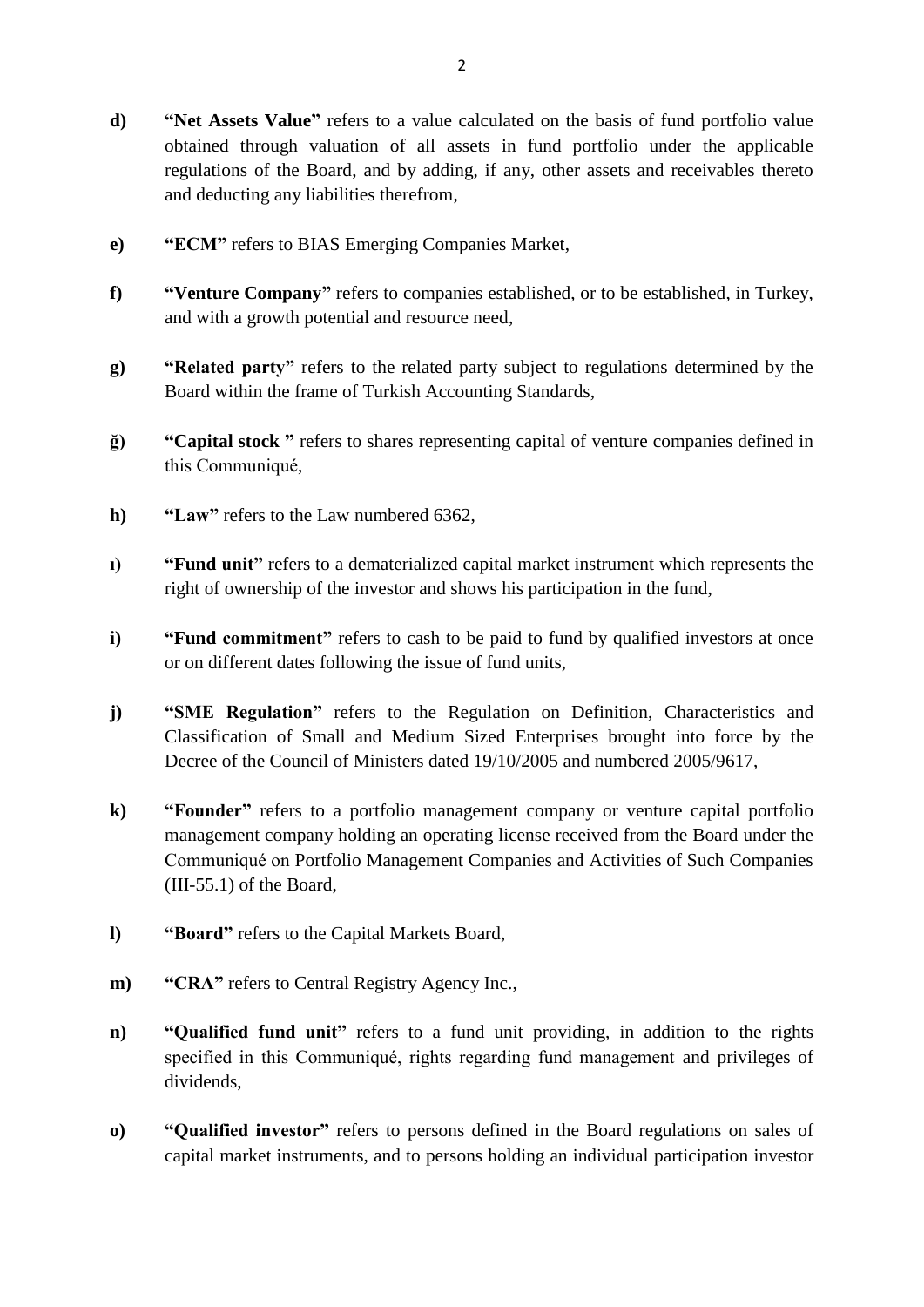license as defined in the Regulation on Individual Participation Capital published in the Official Gazette edition 28560 dated 15/02/2013,

- **ö) "Portfolio depository communiqué"** refers to the Communiqué on Principles of Portfolio Depository Service and Providers of Such Service (III-56.1);
- **p) "Portfolio depository institution"** refers to an institution providing portfolio depository service within the frame of portfolio depository Communiqué of the Board,
- **r) "Portfolio manager"** refers to a portfolio management company or venture capital portfolio management company holding an operating license received from the Board under the Communiqué on Portfolio Management Companies and Activities of Such Companies (III-55.1) of the Board,
- **s) "Portfolio management communiqué"** refers to the Communiqué on Portfolio Management Companies and Activities of Such Companies (III-55.1) of the Board,
- **ş) "Takasbank"** refers to İstanbul Settlement and Custody Bank Inc.;
- **t) "TCC"** refers to the Turkish Commercial Code dated 13/01/2011 and numbered 6102,
- **u) "TTRG"** refers to the Turkish Trade Registry Gazette,
- **ü) "Derivative instruments"** refers to futures and options contracts deemed as eligible by the Board to be invested by the fund,
- **v) "Investor agreement"** refers to an agreement signed individually or collectively between the fund and the fund unit holders, which regulates, as a minimum, the matters not included in the fund rules and the issue document,
- **y) "Management control"** refers to management control defined in the Board regulations on take-over bids.

## **SECOND CHAPTER General Provisions**

### **Venture Capital Investment Fund**

**ARTICLE 4 – (1)** The fund is an asset which does not have a legal entity, established under fund rules with limited term, by portfolio management companies and venture capital portfolio management companies which hold an operating license received from the Board in order to manage the portfolios comprised of assets and transactions specified in the third paragraph, with money and/or capital stocks collected from qualified investors in return for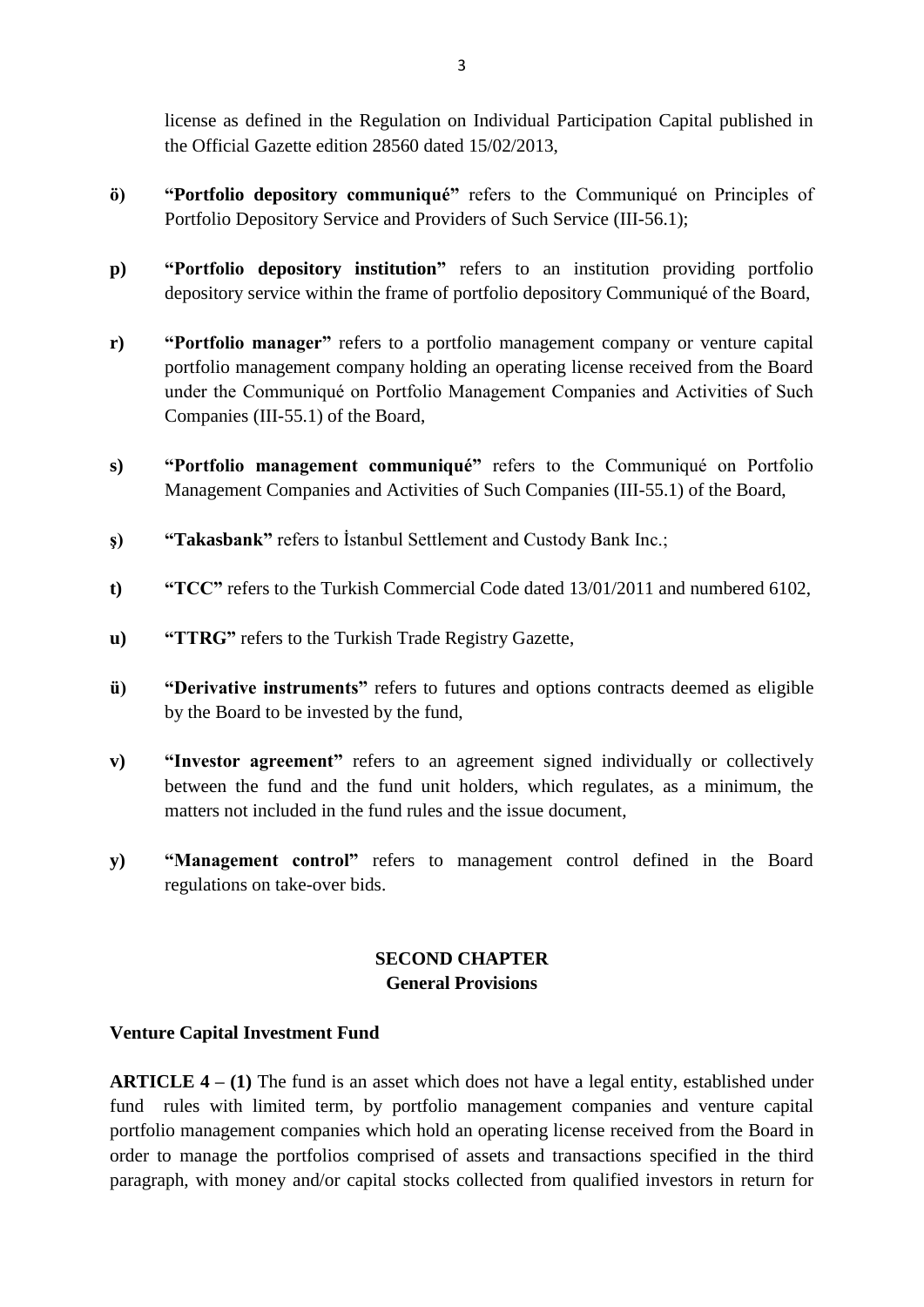fund units, in accordance with fiduciary ownership principles and pursuant to the provisions of the Law.

**(2)** Term of the funds shall be given in the fund rules and the issue document.

**(3)** Funds are allowed to engage only in management of portfolios comprised of the following assets and transactions:

- **a)** Venture capital investments;
- **b**) Private and public debt instruments, and shares of joint-stock companies established in Turkey, including those in the privatization process;
- **c)** Foreign private and public debt instruments and joint-stock company shares tradable within the framework of provisions of Decree No. 32 on Protection of the Value of Turkish Currency put into force by the Decree of the Council of Ministers, dated 7 August 1989 and numbered 89/14391,;
- **ç)** Time deposit and participation account;
- **d)** Investment fund units;
- **e)** Repo and reverse repo transactions;
- **f)** Warrants and certificates;
- **g)** Lease certificates and real estate certificates;
- **ğ)** Takasbank money market transactions;
- **h)** Cash collaterals and premiums of derivative transactions;
- **ı)** Structured foreign investment instruments and loan participation notes deemed eligible by the Board; and
- **i)** Other investment instruments deemed eligible by the Board.

### **Fund Assets**

**ARTICLE 5** – **(1)** Fund assets are segregated from the assets of the founder, the depositary and the portfolio manager.

**(2)** Fund assets may not be designated as collateral or pledged, for purposes other than borrowing loans and conducting hedging purposed derivative instrument transactions,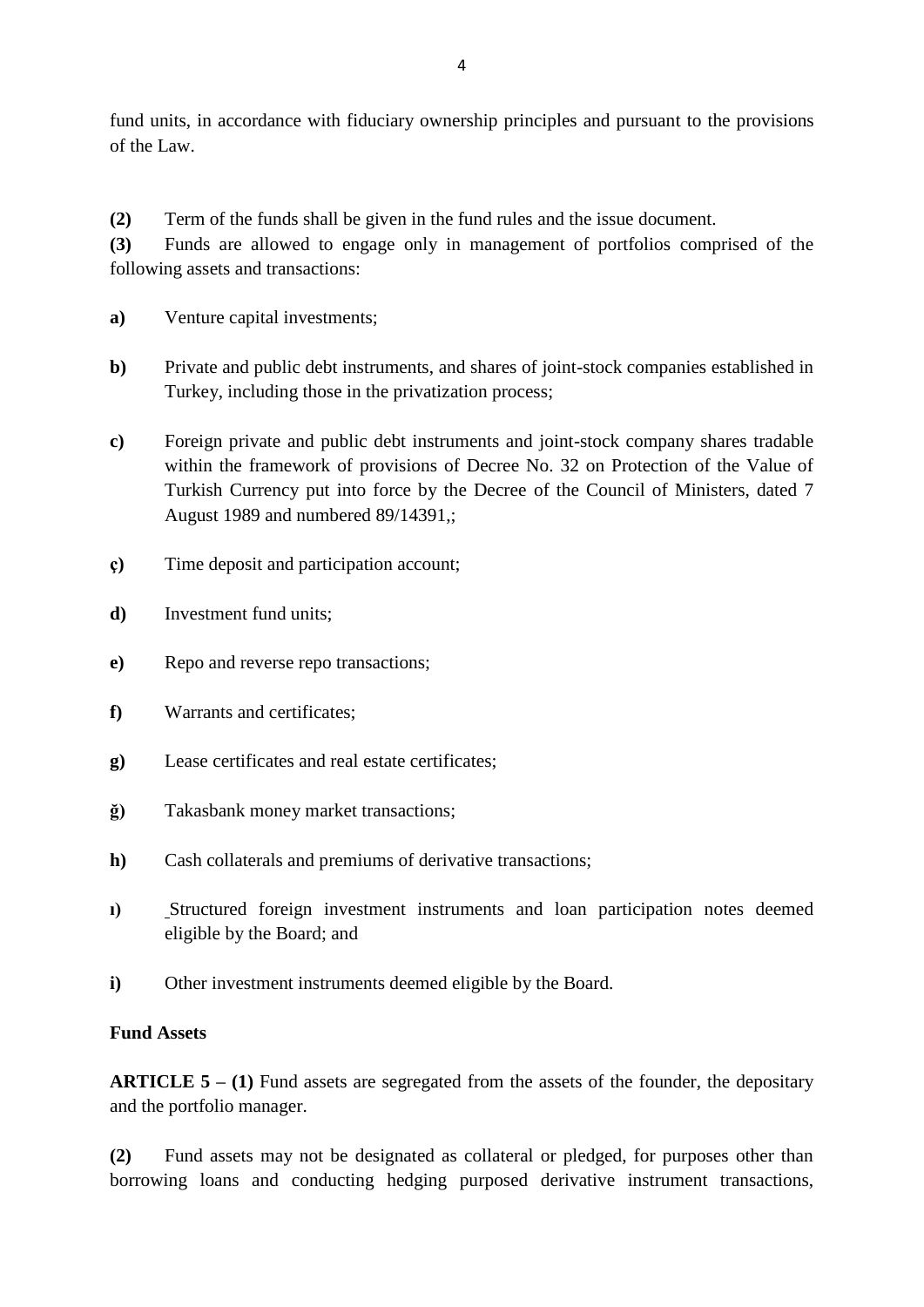provided that such transactions are conducted on account of the fund, and the fund rules and the issue document include provisions to this effect. The fund assets shall not be disposed of, for any purposes whatsoever, even if the management or supervision of the founder or the depositary is transferred to public authorities; and may not be attached, made subject to interim injunction or included in a bankruptcy estate even for the purposes of collecting public receivables.

**(3)** Debts and obligations of founder and/or portfolio manager to third parties and receivables and claims of funds from the same third parties cannot be set off against each other.

## **Fund Information Documents**

**ARTICLE 6 – (1)** Fund information documents consist of fund rules, issue document, and if any, key investor information document.

**(2)** Fund rules is an agreement which is signed between fund unit holders on one side and founder, the depositary and the portfolio manager on the other side about management of fund portfolio and functioning of the fund according to fiduciary ownership principles, and depositary of the assets pursuant to Article 56 of the Law, and management thereof in accordance with the provisions pertaining to attorney agreement, and is by nature an adhesion contract. The standard of fund rules is determined by the Board. The minimum contents of fund rules are provided under Annex-1.

**(3)** Fund issue document contains information on nature and sales conditions of fund. The standard of issue document is determined by the Board. The minimum contents of issue document are provided under Annex-2.

**(4)** Key investor information document is a brief form showing the structure, investment strategy and risks of the fund. Founder is responsible for consistency of this form with fund rules and issue document, accuracy of its content, keeping it up to date, and damages arising from wrong, misleading or imperfect information included in this form. The standard of key investor information document is determined by the Board. The minimum contents of key investor information document are provided under Annex-3. Key investor information document is prepared optionally.

### **Authorizations and Responsibilities of Founder**

**ARTICLE 7 – (1)** Founder is responsible for representation, management and supervision of management of the fund, and conduct of activities in accordance with the provisions of fund rules and issue document, in such manner to protect the rights of fund unit holders. Founder is authorized to take actions on, and dispose of, and use the rights related to, assets of the fund in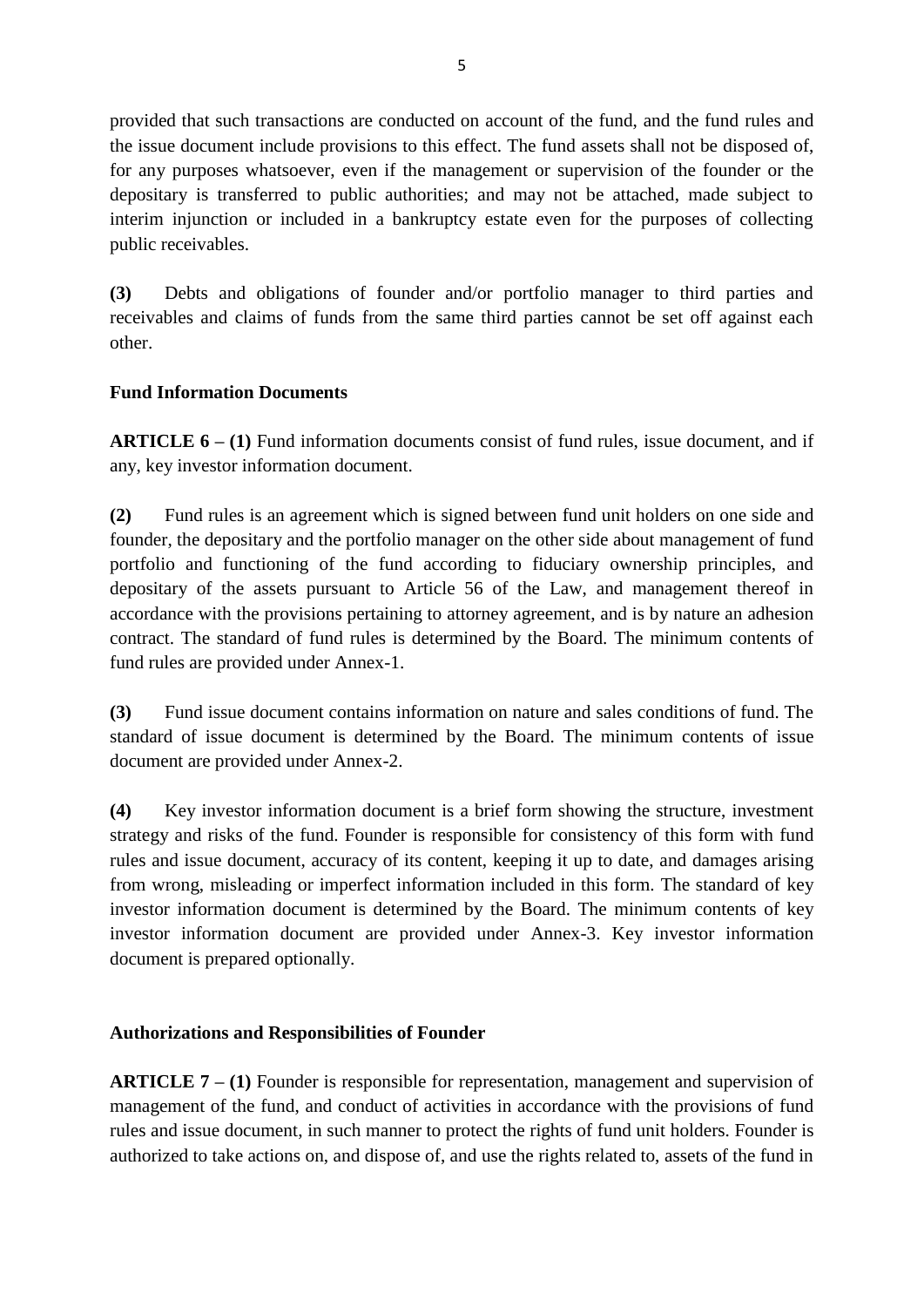its own name and in the account of the fund in accordance with the applicable legislation and the fund rules.

**(2)** Founder may delegate portfolio management to another portfolio management company or venture capital portfolio management company under an agreement signed under fourth paragraph of Article 8 of the Communiqué on Portfolio Management. During conduct of activities of the fund, the delegation of portfolio management to another portfolio manager, or outsourcing any service in this respect, shall not revoke the liabilities of the founder.

**(3)** The relationship between founder and the fund unit holders shall be governed by the Law, the applicable legislation, the fund rules, the issue document and the investor agreement, and on matters on which the Law, the applicable legislation, the fund rules, the issue document and the investor agreement remain silent, the provisions of Articles 502 to 514 of the Turkish Code of Obligations dated 11/01/2011 and numbered 6098 shall be applicable by analogy.

# **Management of the Fund Portfolio**

**ARTICLE 8 – (1)** Founder, and if any, portfolio managers, shall manage the fund portfolio in accordance with management principles specified in the Law, this Communiqué, fund rules and issue document within the framework of regulations in the Communiqué on Portfolio Management so as to observe the benefits and interests of the investor. Regarding portfolio management, contracts may be made with more than one portfolio managers. In this case, the rights and obligations of the third party portfolio managers arising from delegation of portfolio management shall be specified in the portfolio management agreement.

**(2)** In portfolio management, principles specified in Article 33 of the Communiqué of Portfolio Management shall be followed. However, in transactions pursuant to Article 19, the subparagraph (b) of the first paragraph of Article 33 of the Communiqué on Portfolio Management shall not be applicable.

**(3)** If portfolio manager receives any commissions, discounts or similar other benefits with respect to any purchase and sale transaction for the portfolio, investors shall be informed by the founder about this subject via the most convenient communication instrument as of the date on which founder becomes aware of the subject.

### **Safekeeping of the Fund Assets**

**ARTICLE 9 – (1)** The assets included in fund portfolio shall be entrusted to a depositary within the framework of regulations of the Communiqué on Portfolio Depositary. Information, documents and records proving the existence of assets and the ownership of fund on such assets which are not eligible for safekeeping, either physically or on book-entry basis, are also held with the depositary.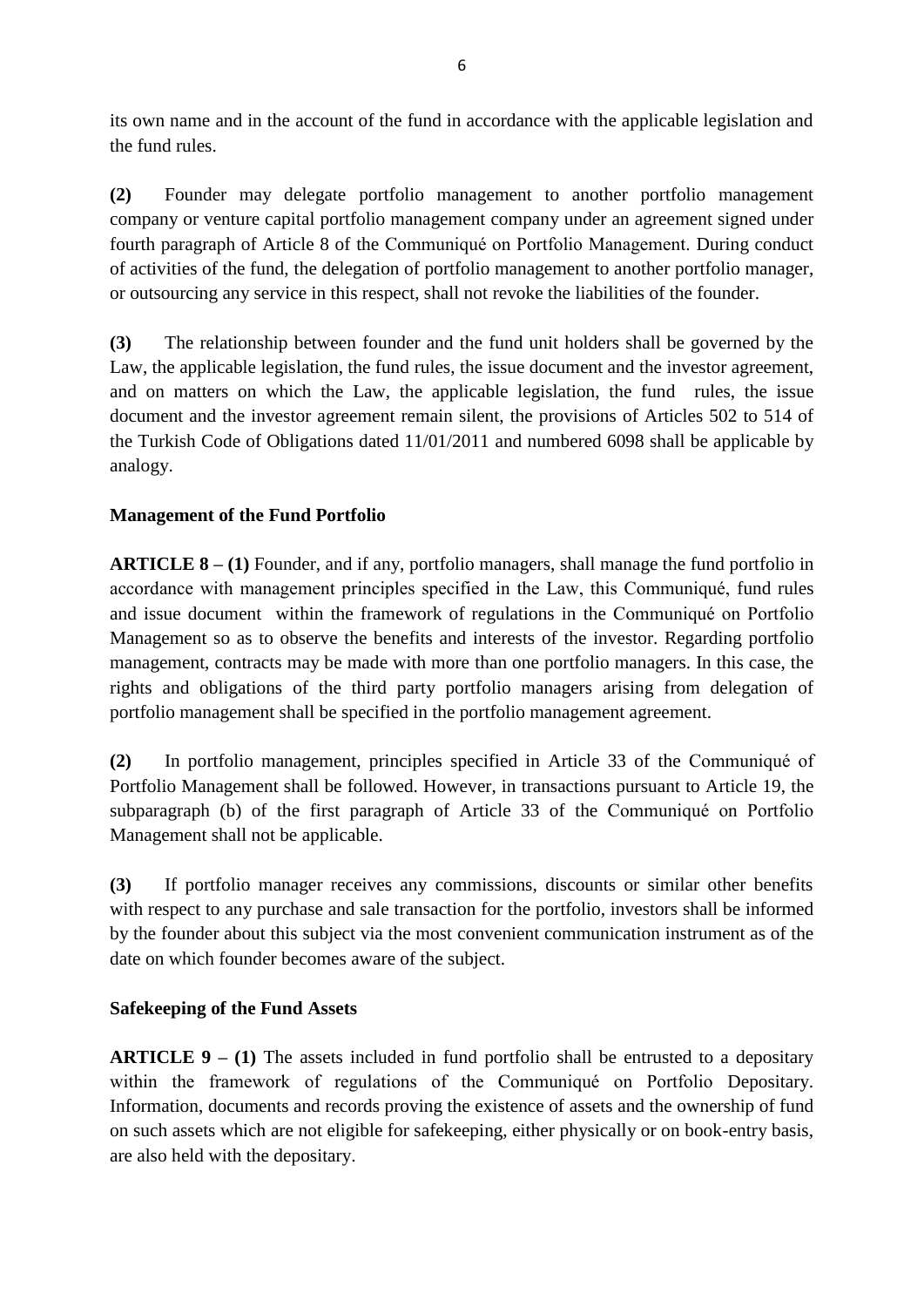**(2)** Samples of information and documents regarding venture capital investments shall be delivered to the depositary within 10 business days following the date of investment pursuant to principles specified in safekeeping agreement.

### **Representation of Fund**

**ARTICLE 10 – (1)** Fund is represented by the Board of Directors of the founder in performance of all activities related thereto, including execution of management of venture companies and voting in general assemblies of such companies and in all agreements that the fund takes part. The Board of Directors may delegate this power to one or multiple managing directors. However, transactions relating to foundation, issue of fund units, liquidation, or increase of portfolio management fee of the fund, and other transactions which may affect the investment decisions of fund unit holders are required to be relied upon a decision of the Board of Directors.

**(2)** Founder may also assign third persons who are non-founder personnel as an agent through a decision of the Board of Directors for the purpose of using of shareholding rights specified in TCC regarding venture capital investments of the fund, and of managerial rights arising from shareholding contracts specified in this Communiqué. Even in this case, the responsibilities of founder arising from legislation, fund rules and issue document continue to be in effect.

### **Organizational Structure of Founder and Manager**

**ARTICLE 11 – (1)** At least one of members of Board of Directors of all founders, other than venture capital portfolio management company, should have experience of at least five years on venture capital investments, and in addition, these founders should establish an investment committee of at least three members, consisting of the member of Board of Directors referred to in this paragraph, and the general manager, and a personnel graduated from a university of four years and having a minimum experience of five years on venture capital investments. If the fund portfolio is managed by a third party portfolio manager, said organization structure is required to be established at the portfolio manager. The principles set forth in Article 9 of the Communiqué on Portfolio Management pertaining to venture capital portfolio management companies are, however, reserved. In any case, the agent mentioned in second paragraph of Article 10 hereof may also be included in the investment committee.

**(2)** Risk management system of the founder and if any, the portfolio manager shall be established in such manner to contain the risk management principles relating to venture capital investments in addition to the provisions of the Communiqué on Portfolio Management...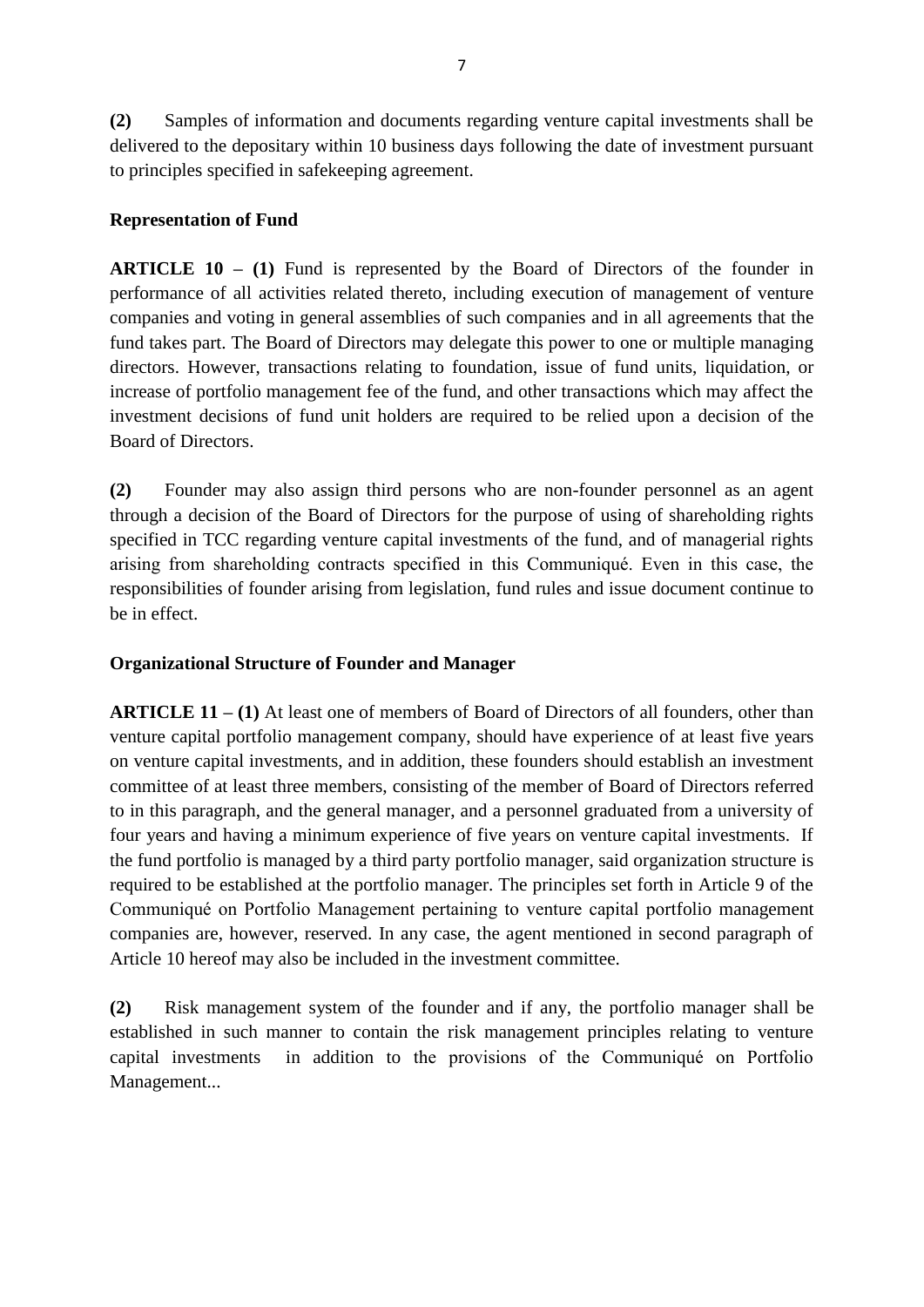### **THIRD CHAPTER**

# **Principles on Foundation of Fund, and on Issue, Sales, Marketing and Distribution, Redemption, Transfer Among Investors and the Value of Fund Units**

#### **Establishment of the Fund**

**ARTICLE 12 – (1)** For establishment of the Fund, the founder shall apply to the Board with a draft fund rules and a standard form as described by the Board and together with other information and documents requested by the Board. In order to obtain Board authorization for establishment, the founder shall sign a custody agreement with portfolio depositary, and the fund rules shall be approved by the Board. Funds cannot be established as an umbrella fund.

**(2)** In the course of application for establishment, the information given in the fund rules must be consistent, comprehensive and complete in line with the fund rules standards determined by the Board.

**(3)** The applications regarding the establishment of fund shall be concluded by the Board within two months starting from the full submission of the necessary documents to the Board. **(4)** Fund rules, approved by the Board, shall be registered in the trade registry of the place where the headquarters of the founder and is located in the TTRG within six business days following the date of receipt of the Board's decision by the founder.

**(5)** If an application is not approved as a result of an inspection conducted under this Article, this situation shall be notified to the applicant together with the reasons thereof.

**(6)** Standard form required for a fund establishment application and information and documents to be attached to the form, shall be determined and announced by the Board.

#### **Issuance of Fund Units**

**ARTICLE 13** – (1) Fund units may be sold only to qualified investors.

**(2)** For issuance of fund units, the founder shall apply to the Board with an issue document and a standard form issued in accordance with the standards determined by the Board, together with other information and documents requested by the Board. In so far that the application for issuance of fund units must have been filed within no later than six months following the date of registration of the fund rules, provided that the offices, technical equipment and accounting system required for the fund transactions have been established, and a sufficient number of personnel have been appointed. If an application is not submitted to the Board within this period of time, the fund rules shall be removed by the founder from the trade registry. Documents related with such deletion are sent to the Board within six business days For reasonable causes deemed appropriate by the Board, the period of six months mentioned in this paragraph may be extended by six months for only once.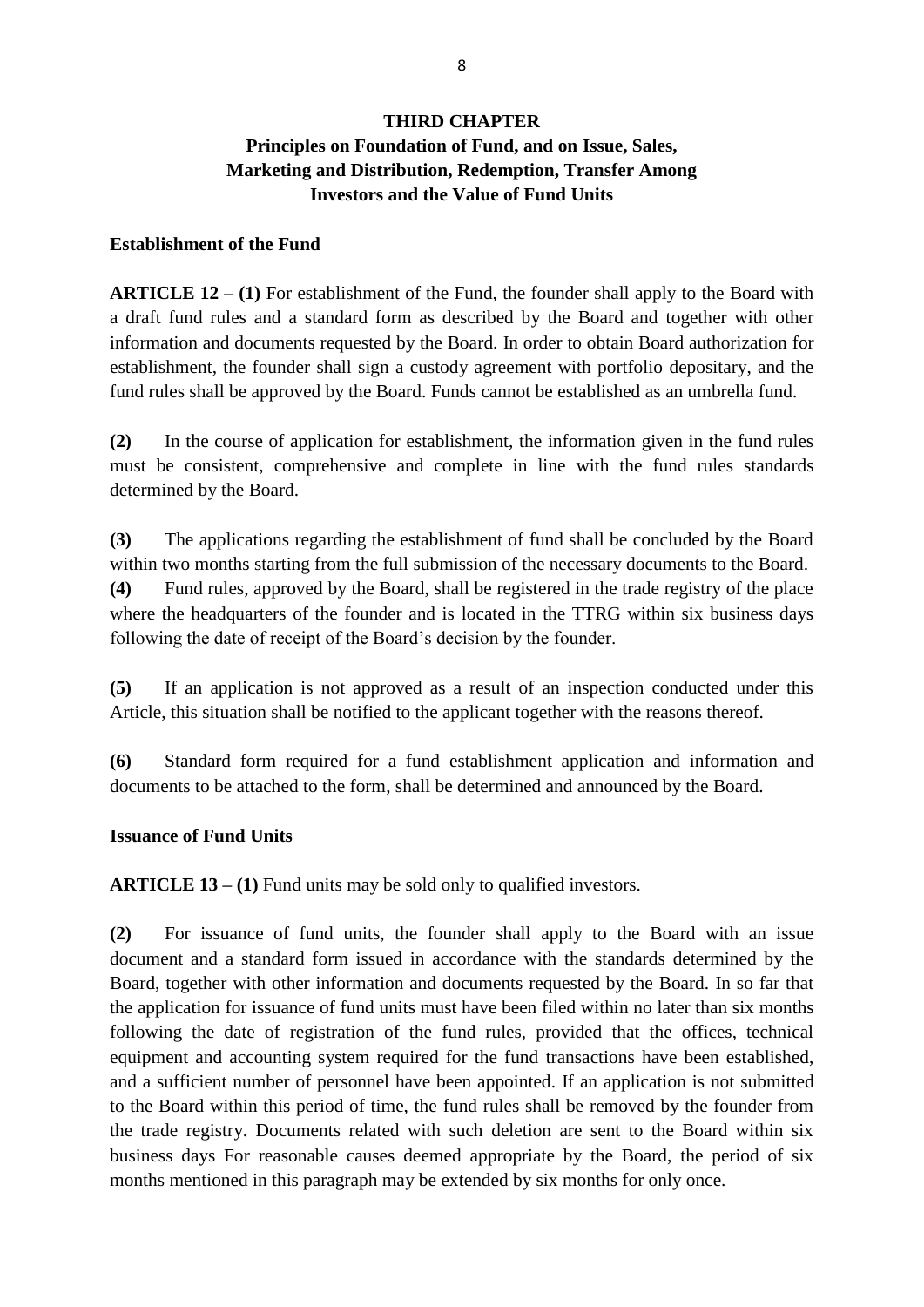**(3)** For issuance of fund units, the fund issue document must have been approved by the Board. A separate prospectus is not required to be issued for the issuance of fund units.

- **(4)** The following principles are applied at the stage of approval of issue document:
	- **a)** Issue document shall be examined within 20 business days within the framework of the information and documents submitted to the Board; when it is determined that the information given in the issue document is consistent, comprehensible and complete, according to the standards determined by the Board, the issue document shall be approved, and the approval shall be notified to the relevant persons.
	- **b)** If the submitted information and documents are incomplete, or additional information and documents are required, the applicant shall be informed within 10 business days following the date of application. Incomplete information and documents are required to be completed within a period to be determined by the Board. In this case, such period stated in subparagraph (a) shall start as of the submission date of the related information and documents to the Board. If issue document is not approved as a result of an examination conducted under subparagraph (a), this situation shall be notified to the applicant together with the reasons thereof.

**(5)** Approval of issue document neither shall construe as a warranty given by the Board for accuracy of the information given in this document nor can it be deemed or accepted as a recommendation regarding the relevant fund units.

**(6)** Issue document approved by the Board shall not be registered in the trade registry.

**(7)** Following the approval of the issue document by the Board, fund units are offered to investors through distribution channels declared in the issue document as of the starting date of sales stated in the issue document and under the principles set down in the fund rules, issue document and if any, key investor information document.

**(8)** It is obligatory that the money collected from investors against units is invested within the frame of principles set forth in the issue document.

**(9)** Excluding the first fund application of the founder, applications for establishment of funds and issuance of fund units, shall be submitted together. Applications for establishment of and issuance of units of these funds shall be evaluated and finalized jointly. However, applications of a founder for establishment of and issuance of fund units of its first fund shall be evaluated and finalized separately.

**(10)** Provided that it is specified so in the issue document, units may also be sold in return for capital stocks. Prior to sales, the value of capital stock must be assessed by institutions deemed appropriate by the Board.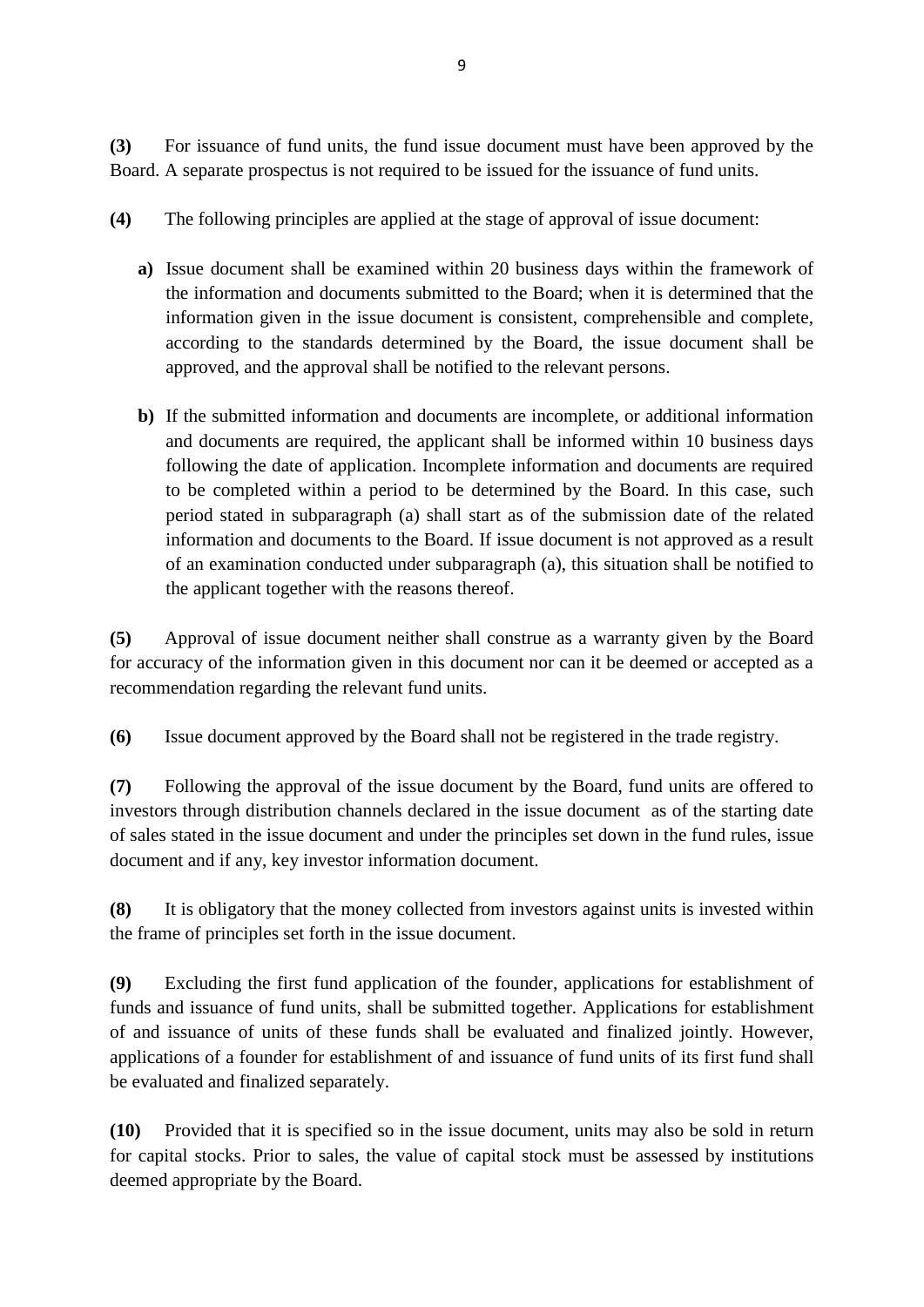**(11)** The fund may issue qualified units, provided that it is specified so in its fund rules. Information on managerial rights and dividend privileges granted to holders of qualified fund units and to their legal representatives are given in fund rules, issue document and investor agreement. Qualified fund unit holders may take part in portfolio manager's investment committee and prior consent of qualified fund unit holders may be obtained on such matters as selection of portfolio companies to be invested by the fund and portfolio managers, and determination of disinvestment strategy. Founder or if any, portfolio managers may be qualified fund unit holders.

#### **Amendments in Information Documents**

**ARTICLE 14 – (1)** Amendments in fund rules:

- **a)** Shall be approved by examining pursuant to second paragraph of Article 12. If an application is not approved as a result of an examination made under this subparagraph, such situation shall be notified to the applicant together with the reasons thereof.
- **b)** Shall be registered and announced in accordance with the fourth paragraph of Article 12.
- **c)** Those of which may affect the investment decision of investors and shall be known beforehand, the amendments shall be notified to the fund unit holders by the most convenient communication instrument at least 30 days prior to the effective date of amendments. If any investor wishes to redeem fund units within the period set forth in this subparagraph, the effective date of those amendments shall be postponed to the first redemption date.
- **ç)** those of which require amendments in issue document, the provisions of the second paragraph shall also be applicable in these amendments.
- **(2)** Amendments in issue document:
	- **a)** Those of which may affect the investment decision of investors and shall be known beforehand, the amendments shall be approved by the examination of the Board pursuant to fourth paragraph of Article 13; and the unit holders shall be notified by the most convenient communication instrument at least 30 days prior to the effective date of amendments. If any investor wishes to redeem his fund within the period set forth in this subparagraph, the effective date of those amendments shall be postponed to the first redemption date of the fund units.
	- **b)** Those of which are uncovered by subparagraph (a) hereinabove, the amendments shall be made by the founder without the approval of the Board, and shall be notified to the unit holders by the most convenient communication instrument. . Furthermore, the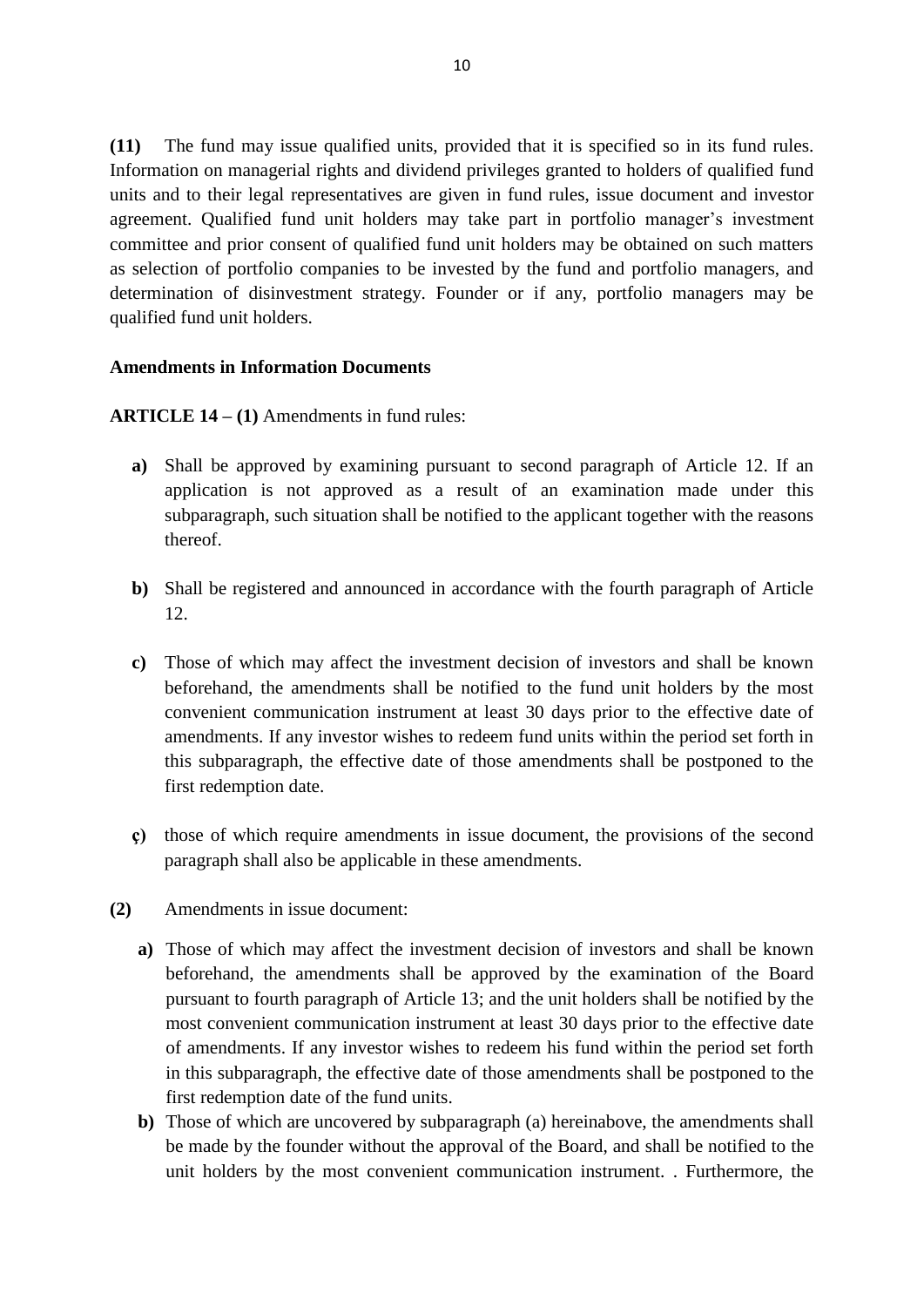amendments shall also be notified to the Board collectively within six business days following the end of every calendar year.

**(3)** Amendments to be made in the key investor information document, if any, do not require the approval of the Board. However, the amendments are required to be notified to the Board six business days in advance, and to be compliant with fund rules and issue document, and to be notified to unit holders by the most convenient communication instrument.

**(4)** If an amendment in key investor information documents requires an amendment in issue document , the provisions of second paragraph shall be applied as well, and if it requires an amendment in fund rules, the provisions of the first paragraph shall be applied as well.

**(5)** Statements in information documents cannot contain an explicit or implicit phrase which may lead to interpretation of the Board's approval as a guarantee given by the Board or the public.

# **Value of Fund Units**

**ARTICLE 15 – (1)** Fund units do not have a nominal value. Fund unit value is calculated by dividing the fund net assets value by the number of fund units.

**(2)** In principle, fund unit value shall be calculated and notified to qualified investors at least once a year. Fund issue document contains the principles and procedures of notification of value of fund units to investors. Principles different from those stipulated in this Communiqué may be determined by the Board with respect to calculation frequency and announcement of price of fund units.

**(3)** In the cases mentioned in second subparagraph of Article 30, if deemed appropriate by the Board, the fund unit value may not be calculated, and issue and redemption of fund participation units may be suspended.

# **Sales, Redemption, and Transfer Among Investors, of Fund Units**

**ARTICLE 16 – (1)** The fund units shall be sold through complete payment of fund unit value in cash, and in return of capital stocks corresponding to that value. The redemption of fund units shall be realized through converting the investors' fund units into cash under the principles stated in the issue document.

**(2)** Provided that its conditions are specified in fund rules and issue document, sales loads and redemption fees may be charged in sales and redemption of fund units. The collected fees shall be recorded as revenue to the fund.

**(3)** Principles pertaining to sales and redemption of fund units shall be determined in accordance with the portfolio structure of the fund, and these detailed principles shall be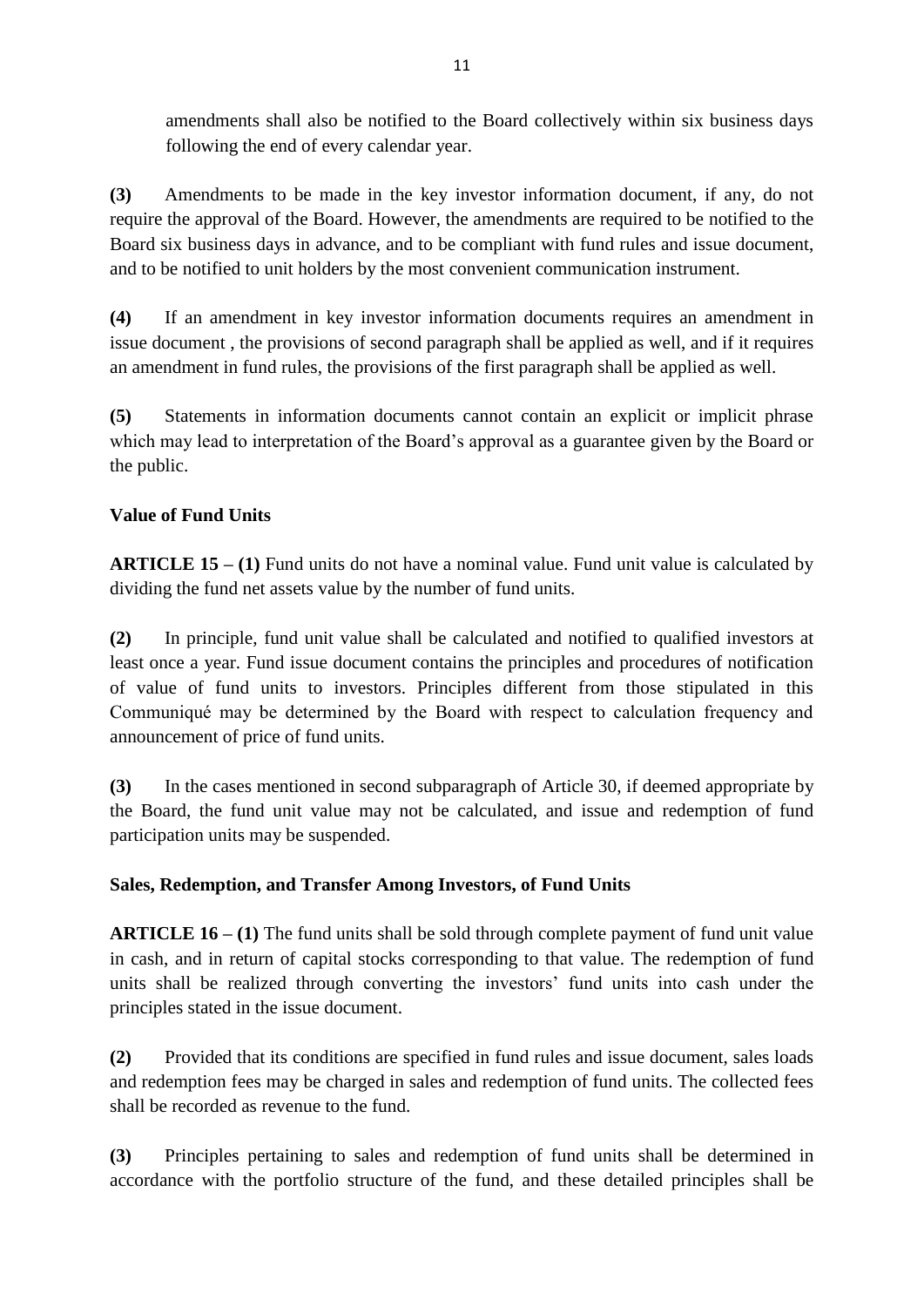included in the information documents. However, providing it is allowed in the fund rules, if and when relevant information and documents are in place to demonstrate that the liquidity required for redemption payments cannot be provided, and disinvestment of venture capital investments in the portfolio will harm the investors, the founder may postpone the redeem of fund units. However, in any case, this period of time cannot exceed one year. Providing it is specified so in fund rules and issue document, it is also possible to redeem the fund units only at the end of the term of fund.

**(4)** The founder is required to sale and redeem the fund units on account of the fund. Fund units, also including the qualified fund units, may be taken by founder into its own portfolio, up to 20% of total number of units of the fund.

**(5)** Fund units may be transferred among qualified investors. However, for transfer of fund units among qualified investors, the information and documents proving that the persons and/or entities taking over the fund units satisfy and meet the qualifications of a qualified investor are required to be submitted to the founder, and to be approved by the founder. The founder is liable to obtain the said information and documents and to keep them throughout the term of fund and at least for five years. The transfer of fund units among qualified investors under this paragraph is completed by exchange of fund units and payment among the relevant investors. It is the founder's responsibility to provide CRA with information about transfer of fund units.

**(6)** Fund units may be marketed and distributed by not only the founder, but also the portfolio management companies and investment firms holding relevant license to perform marketing and distribution of fund units, under an agreement signed with the founder, provided that the transactions thereof are carried out by personnel holding adequate information about risks contained by these funds.

**(7)** The company assigned for marketing and distribution of fund units shall obtain the documents and information proving that the investors whom the sales were made are qualified investors as per the definition in the Communique and to keep those information and documents throughout the term of fund and at least for five years. The founder and the company engaged in marketing and distribution of fund units are jointly liable for losses of investors that may be caused by breach of the aforementioned requirements.

**(8)** The founder shall ensure that the system is in place to monitor the fund units in accounts created within CRA under Article 13 of the Law.

# **Principles on Marketing of Fund Units**

**ARTICLE 17 – (1)** Except for promotions addressed to qualified investors, the funds can by no means and in no case engage with publicizing, advertisement and promotion activities.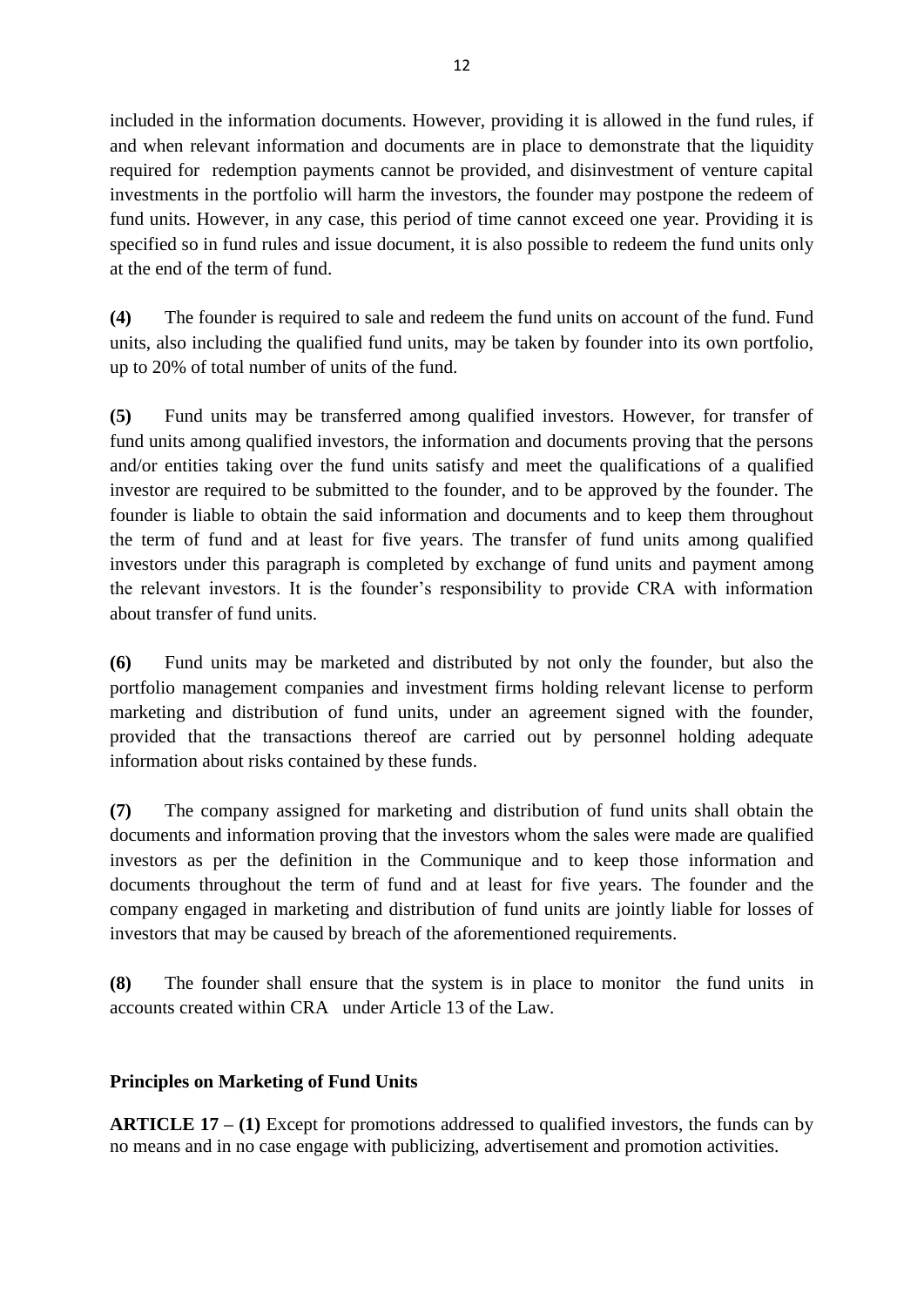**(2)** Investor meetings to be held prior to foundation of funds in order to determine the potential qualified investors are not to be considered as a part of this Article.

#### **FOURTH CHAPTER Provisions on Fund Activities**

#### **Principles on Venture Companies and Venture Capital Investments**

**ARTICLE 18 – (1)** It is required for venture companies to aim creating or developing tools, instruments, materials and services or new products, methods, systems and production techniques with industrial and agricultural applications and a commercial market potential, or they are in a position to achieve these objectives with managerial, technical or capital supports.

**(2)** Funds may, under the first paragraph hereof, invest only in joint-stock and limited liability companies. A venture company, being a limited liability company as of the date of investment, is required to complete its process of conversion into a joint-stock company within one year following the first investment date.

**(3)** The below listed investments of funds are considered and treated as venture capital investments:

- **a)** They may be a founder of venture companies or become a partner of venture companies through transfer of capital or by taking over shares either directly or indirectly through local special-purpose entities and foreign collective investment schemes as defined in this Communiqué.
- **b)** They may invest in debt instruments issued by venture companies.
- **c)** They may directly invest in entities established abroad for collective investments in order to make capital investments in only venture companies defined in this Communiqué, provided that the investment-based risk is limited only by the amount of principal sum invested in.
- **ç)** They may invest in capital market instruments issued by venture capital investment companies and in units of other venture capital funds.
- **d)** They may invest in shares of companies listed in BIAS Emerging Companies Market.
- **e)** They may invest in shares, not traded on the exchange, of publicly-held corporations classified as a venture company.
- **f)** They may provide venture companies with finances structured as a mixture of debt and equity capital finances.
- **g)** They may become a partner of local special-purpose joint-stock companies the fields of business listed in the articles of association of which are limited solely by investments in venture companies defined in this Communiqué.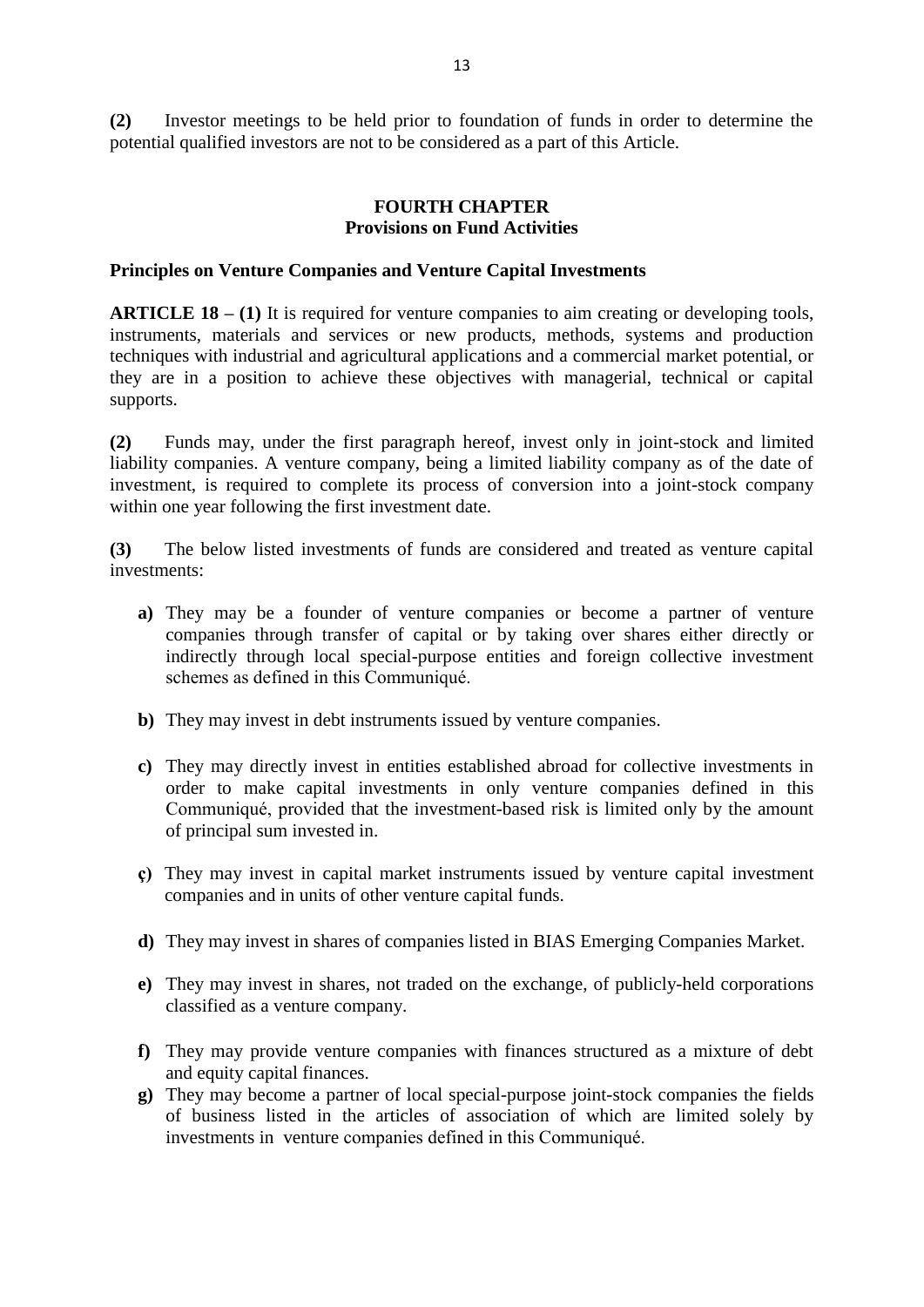#### **Investment Limitations on Venture Capital Investments**

**ARTICLE 19 – (1)** The fund shall ensure the following investment limits regarding venture capital investments.

- **a)** At least 80% of fund net assets value is required to be composed of one or more venture capital investments.
- **b)** If the amount of direct investments made by the fund in venture companies satisfying the qualifications listed in SME Regulation in an accounting period exceeds 10% of fund total value, then the investment limit specified in the preceding subparagraph (a) of the first paragraph shall be applied as 51%.

**(2)** Compliance with investment limitations is required to be assured according to the net assets value statement disclosed as of the end of accounting period of the fund.

**(3)** In incidental cases such as redeem of fund units, or collection of dividends and interests from venture capital investments, or increase of value of investments other than venture capital investments which may in turn lead to breach of the investment limits set forth in the first paragraph hereof, providing that an application is filed to the Board for granting of a period of time, and such application is deemed appropriate by the Board, the founder and if any, portfolio manager may be granted a time of one year starting from the end of the subject accounting period in order to ensure compliance with the investment limits. If the said minimum investment limit cannot be complied with by the end of the period of time granted by the Board, the fund's investment activities shall be terminated, and the fund rules shall be removed by the founder from the trade registry within no later than two years following the end of the said period. The documents relating thereto shall be sent to the Board within six business days.

**(4)** If the minimum investment limits set forth in the first paragraph hereof cannot be complied with due to full disinvestment of venture capital investments or bankruptcy of venture companies, , provided that an application is filed to the Board for granting of a period of time, and such application is deemed appropriate by the Board, the founder and if any, portfolio manager may be granted a time of two years starting from the end of the subject accounting period of said disinvestment in order to ensure compliance with the minimum investment limits. However, this period of time may be used for only once during the recent five years, also including the year during which the minimum investment limit cannot be complied with. If the said minimum investment limit cannot be complied with by the end of the period of time granted by the Board, the fund's investment operations shall be terminated, and the fund rules shall be removed by the founder from the trade registry within no later than two years following the end of the said period. The documents relating thereto shall be sent to the Board within six business days.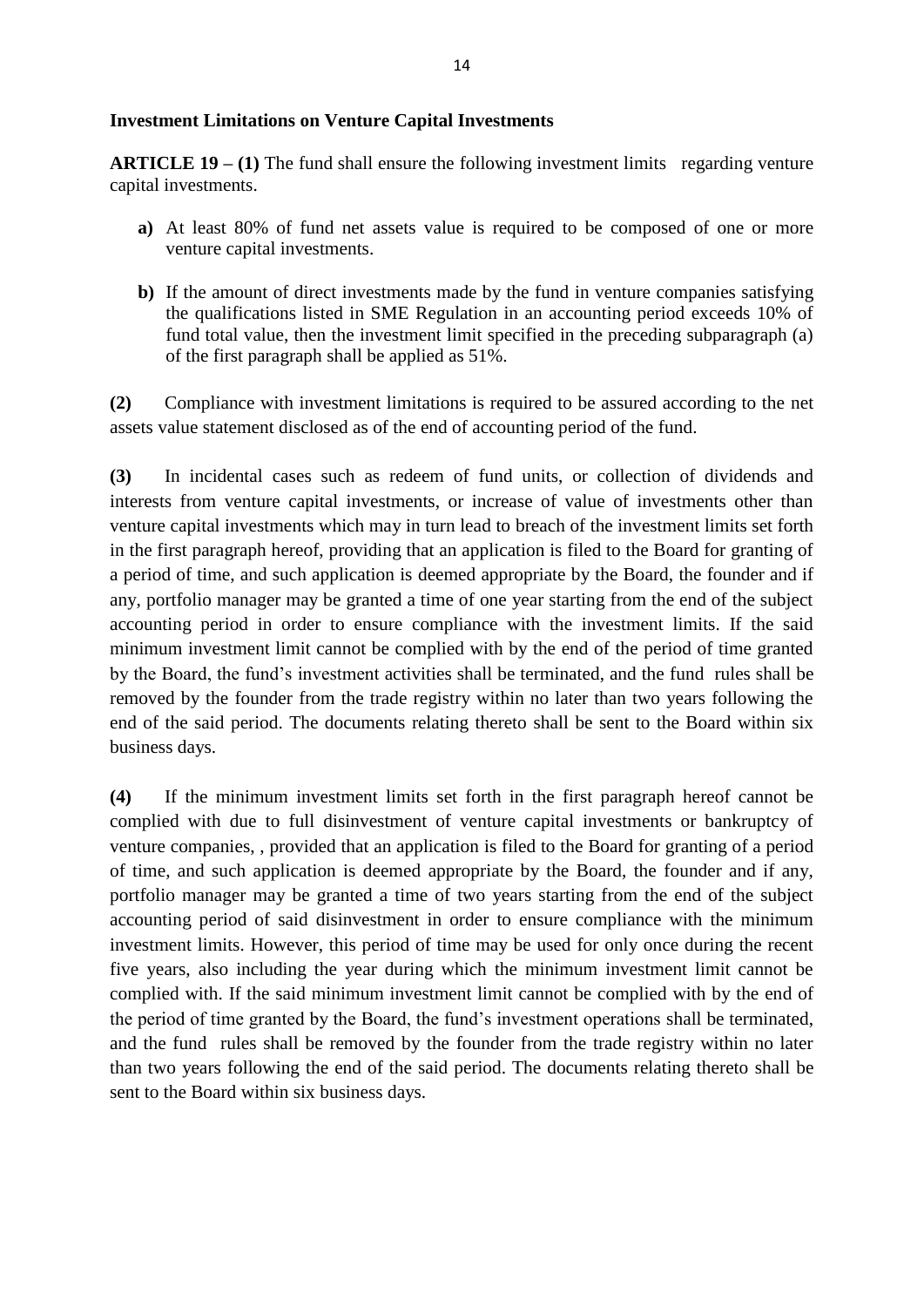### **Principles of Valuation**

**ARTICLE 20 – (1)** The valuation of the fund assets and liabilities shall be governed by and subject to the valuation principles described in the regulations of the Board pertaining to financial reporting of investment funds.

**(2)** Venture capital investments are required to be valued by appraisal firms deemed appropriate by the Board as of the end of each calendar year at the minimum.

**(3)** Information and documents relied upon in valuation of venture capital investments shall be kept by the founder for the term of the fund and for five years following the end of said period of time.

## **Shareholders Agreement**

**ARTICLE 21 – (1)** Venture capital investments granting a right of partnership in venture companies shall be made within the framework of a shareholders agreement to be signed between the fund on one side and the existing partners of venture companies holding the management control therein on the other side.

**(2)** Shareholders agreement shall contain provisions regarding rights and obligations of the fund and existing partners of the portfolio company, particularly principles relating to management of venture company. Shareholders agreement may further contain provisions on partial disinvestment or full sell off the shares of venture company, and provisions regarding pre-emption, tag-along right, drag-along right, dividend policy, call or put options.

**(3)** In cases where the fund acquires all of the shares of a venture company or acquires managerial control of a venture company, it is not obligatory to sign a shareholders agreement under this Article. In this case, it is adequate to sign a share purchase agreement and to submit it to the Board.

# **Fund Commitments**

**ARTICLE 22 – (1)** Founder requests the qualified investors to make commitments to the fund to pay at once or at different dates. Total amount of fund commitments to be collected from qualified investors is minimum TL 5,000,000 and it shall be stated in the issue document. The fund commitments are required to be collected within maximum one year following the starting date of sales of fund units. The fund commitments collected are required to be invested within the limitations specified in this Communiqué within the period of time stated in the issue document. However, in any case, this period of time cannot exceed 1 (one) year following the date of collection thereof.

**(2)** If the minimum fund commitment amount cannot be collected by the end of the period set forth in the first paragraph hereinabove, the fund's investment activities shall be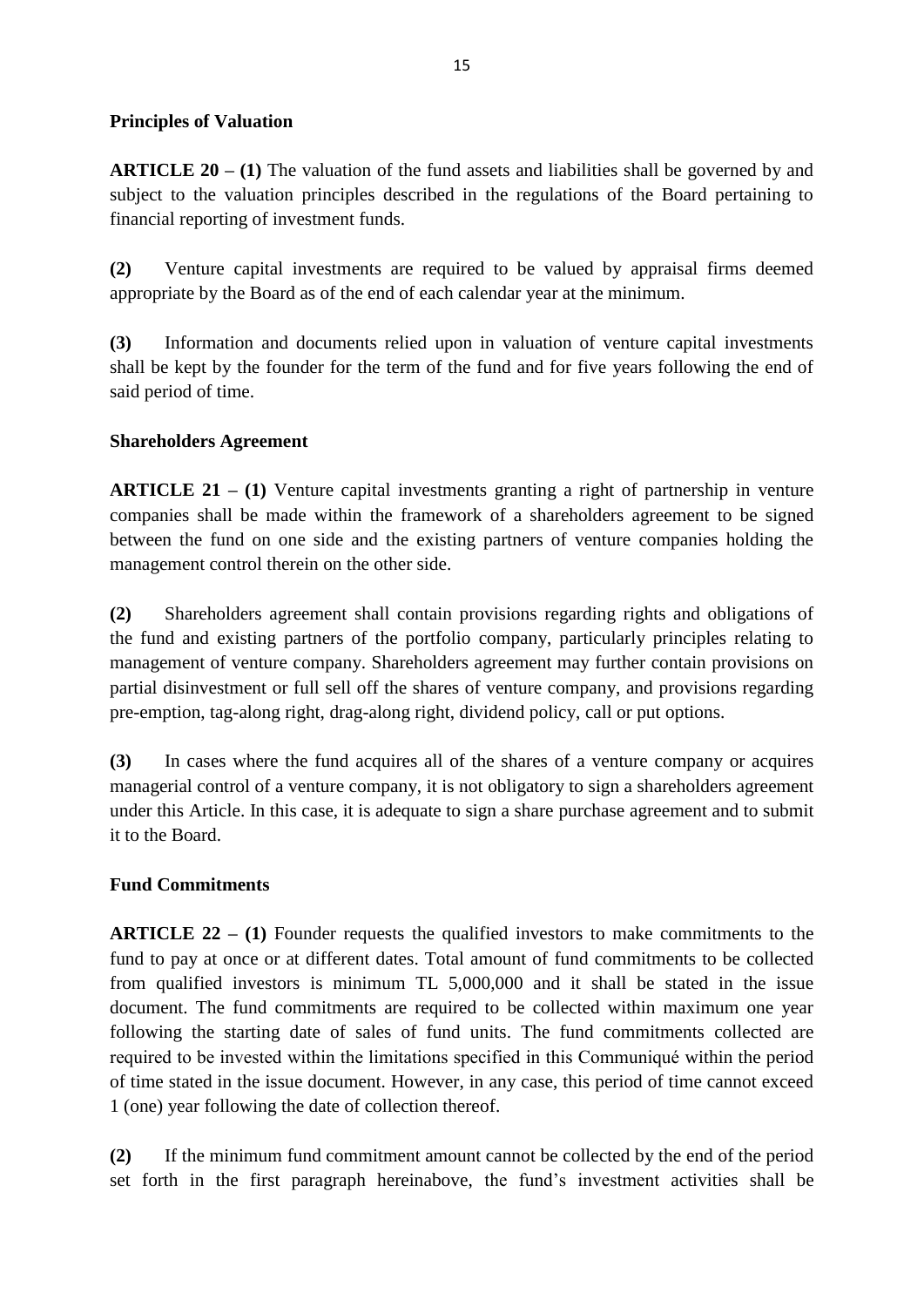terminated, and the fund rules shall be removed by the founder from the trade registry within no later than six months following the end of the said period. The documents relating thereto shall be sent to the Board within six business days.

**(3)** An investor agreement is entered into by and between the fund and the qualified investors about principles of payment of fund commitments. That agreement contains provisions on payment schedule of fund commitments, its lower and upper limits, and measures that may be taken by the founder in case the fund commitments are not fulfilled. The founder's Board of Directors make the commitment calls on the qualified investors within the periods to be specified in the agreement.

**(4)** Number of fund units to be transferred to investor accounts in return of each fund commitment payment is calculated by dividing the fund net assets value current as of the last valuation date by the number of fund units. Provided that it is specified so in fund issue document or investor agreement, before the fund commitment payments, a special appraisal report may be prepared with regard to venture capital investments in the portfolio. In this case, the principles of payment of the valuation fees shall be included issue document or investor agreement.

**(5)** The Board may re-determine the amount mentioned in this Article every year. In this case, the re-determined amount is announced in the Board's Bulletin.

### **Limitations on Investments Other Than Venture Capital Investments**

# **ARTICLE 23 – (1)** Funds;

- **a)** may not invest in gold and other precious metals and other commodities and on futures contracts based on them.
- **b)** may not enter into margin trading, short selling and borrowing transactions with regard to capital market instruments.

**(2)** Funds may invest in derivative instruments only in order to protect their portfolio against such risks as currency, interest rate and market risks and provided that it is specified so in their fund rules. The total exposure in derivative instruments shall not exceed 20% of net assets value of the fund. The valuations to be effected under this paragraph shall be based on the fund net assets value recently notified to investors.

**(3)** The investment strategies and limitations regarding the assets other than venture capital investments, shall comply with the principles laid down in the fund's information documents. ,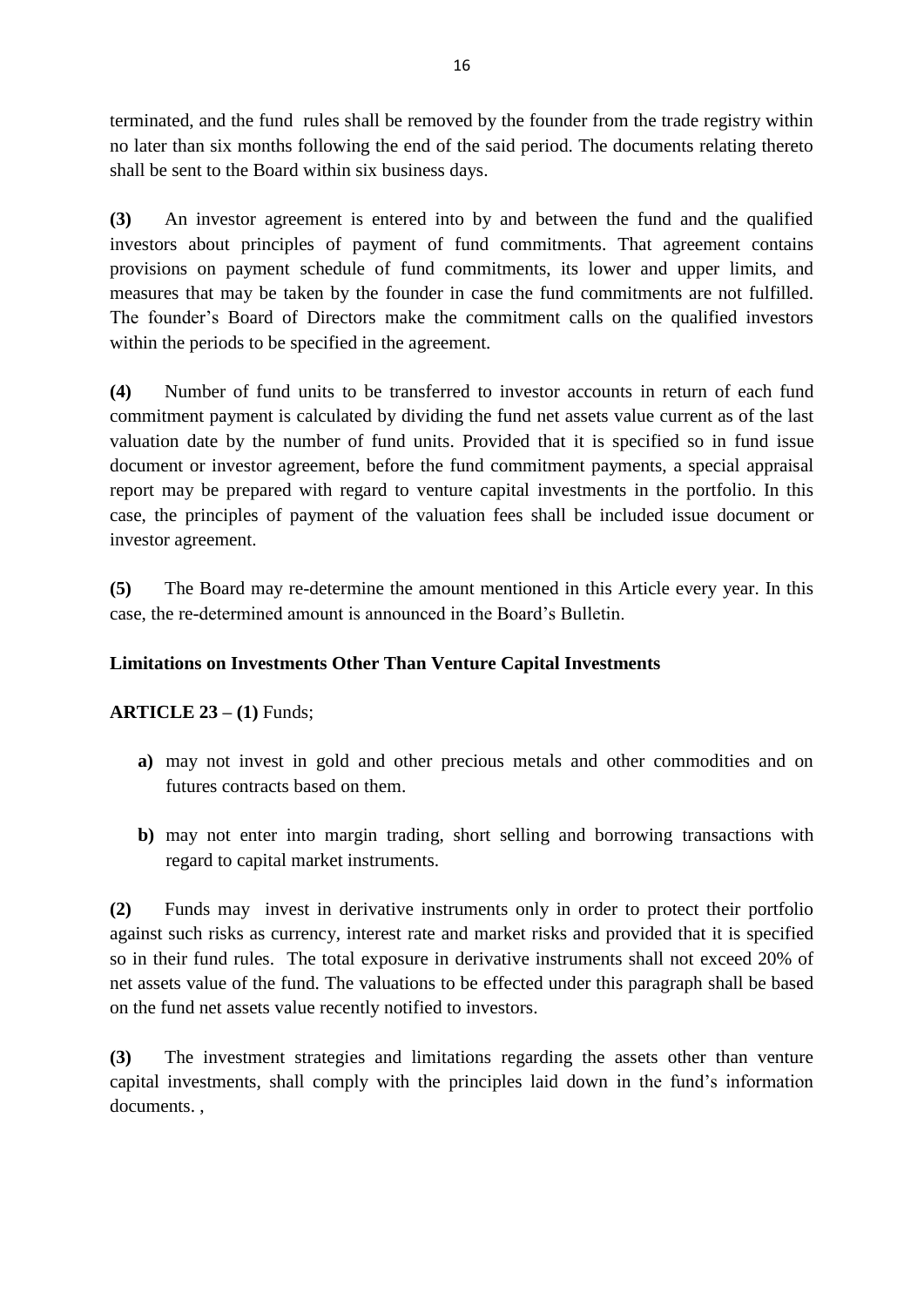### **Principles on Performance Fee and Total Fund Expenses**

**ARTICLE 24 – (1)** All expenses of the Fund are paid out of the fund assets. The issue document shows the limit of total expense ratio as a percentage of net assets value, applied for all expenses, including portfolio management fee.

**(2)** Provided that it is specified so in the fund rules and the issue document, unit holders may be charged a performance fee by the founder and if any, portfolio manager as of the ends of accounting periods or as of the dates of redemption of fund units. Performance fee can only be calculated for the sum of venture company disinvestment revenue over the investment cost and the dividend and interest revenue obtained solely from portfolio companies.

Principles of collection of performance fee are given in the investor agreement. Regulations of the Board pertaining to performance-based fees principles of collective investment schemes are not applicable on funds.

## **Principles on Profit Distribution:**

**ARTICLE 25 – (1)** The fund may distribute profit to unit holders within the frame of principles described in issue document.

**(2)** Privileges may be granted to qualified fund units with respect to profit to be distributed over performance fee base amount pursuant to Article 24 hereinabove.

**(3)** Privileged dividends may not be paid to founder or manager over performance fee base amount pursuant to Article 24 hereinabove.

### **Limitations on Credit Transactions and Repo Transactions:**

**ARTICLE 26 – (1)** In order to provide finance or to meet the costs related to portfolio, the funds may borrow up to 50% of their net assets value calculated as of the last accounting period. In the case of borrowing, the information regarding the amount, interest rate, borrowing date, credit institution, and repayment date shall be notified to the Board and to the fund unit holders by the most convenient communication instrument within 30 days following the end of the relevant accounting period.

**(2)** Fund can make repo transactions amounted up to 10% of current market value of assets that may be subject to repo transactions, executed both in the exchange and in the overthe-counter market. Takasbank Money Market transactions may also be effected for borrowing purposes.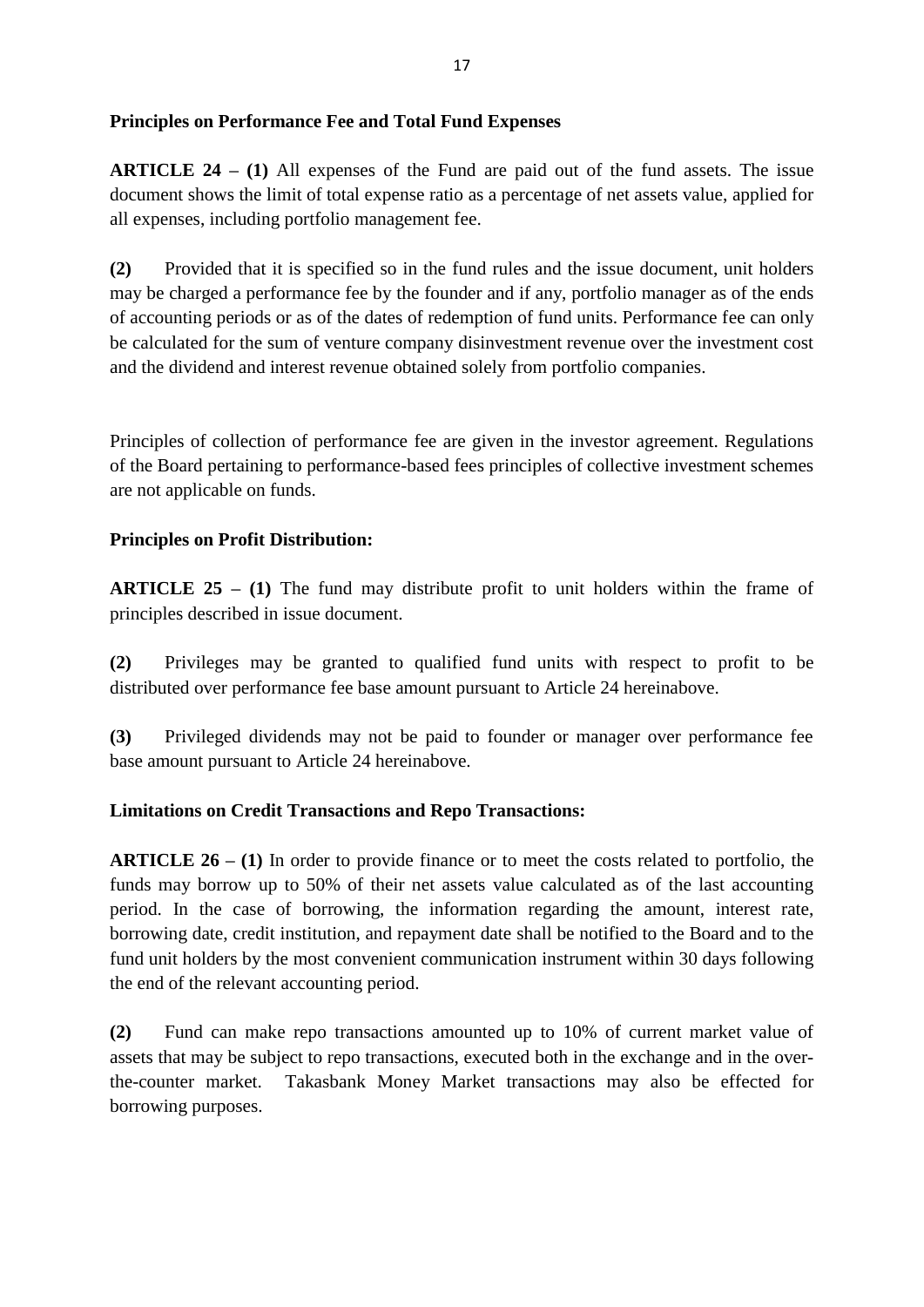### **FIFTH CHAPTER Provisions on Periodic Reports and Notices of Fund**

#### **Principles on Periodic Reports:**

**ARTICLE 27 – (1)** Preparation of periodic reports and financial statements of funds and their notification to the Board and investors are subject to the provisions of regulations of the Board pertaining to financial reporting principles of investment funds.

#### **Principles of Notification of Venture Capital Investments:**

**ARTICLE 28 – (1)** Agreements relating to venture capital investments, share purchase contracts, copies of share books of invested venture companies, articles of association or fund rules and other documents relating to collective investment schemes established abroad pursuant to Article 18 hereof shall be sent to the Board within 15 business days following the date of investment. Regardless of the said periods, the Board may request information and documents about venture capital investments from the founder, the portfolio manager or the depositary.

### **SIXTH CHAPTER Other Principles**

#### **Board's Audit:**

**ARTICLE 29 – (1)** All fund-related accounts and transactions of the founder, and if any, the portfolio manager and the depositary are subject to audit and supervision of the Board.

#### **Information Obligation:**

**ARTICLE 30 – (1)** If and when required, the Board may request information about funds, without being bound by the periods mentioned in this Communiqué.

**(2)** Upon occurrence of extraordinary events or situations such as war, natural disasters, economic crisis, collapse of communication systems, closure of relevant markets, segments or platforms for the assets, failures in computer systems, or emergence of a major or significant information that may affect the fund net assets value, the valuation principles may be determined by the founder's Board of Directors may take decisions about determination of valuation principles. In this case, valuation principles shall be written in the decisions book including their rationale and shall be reported to the Board and the depositary. Furthermore, mentioned events and situations shall be reported to the unit holders by the most convenient communication instrument.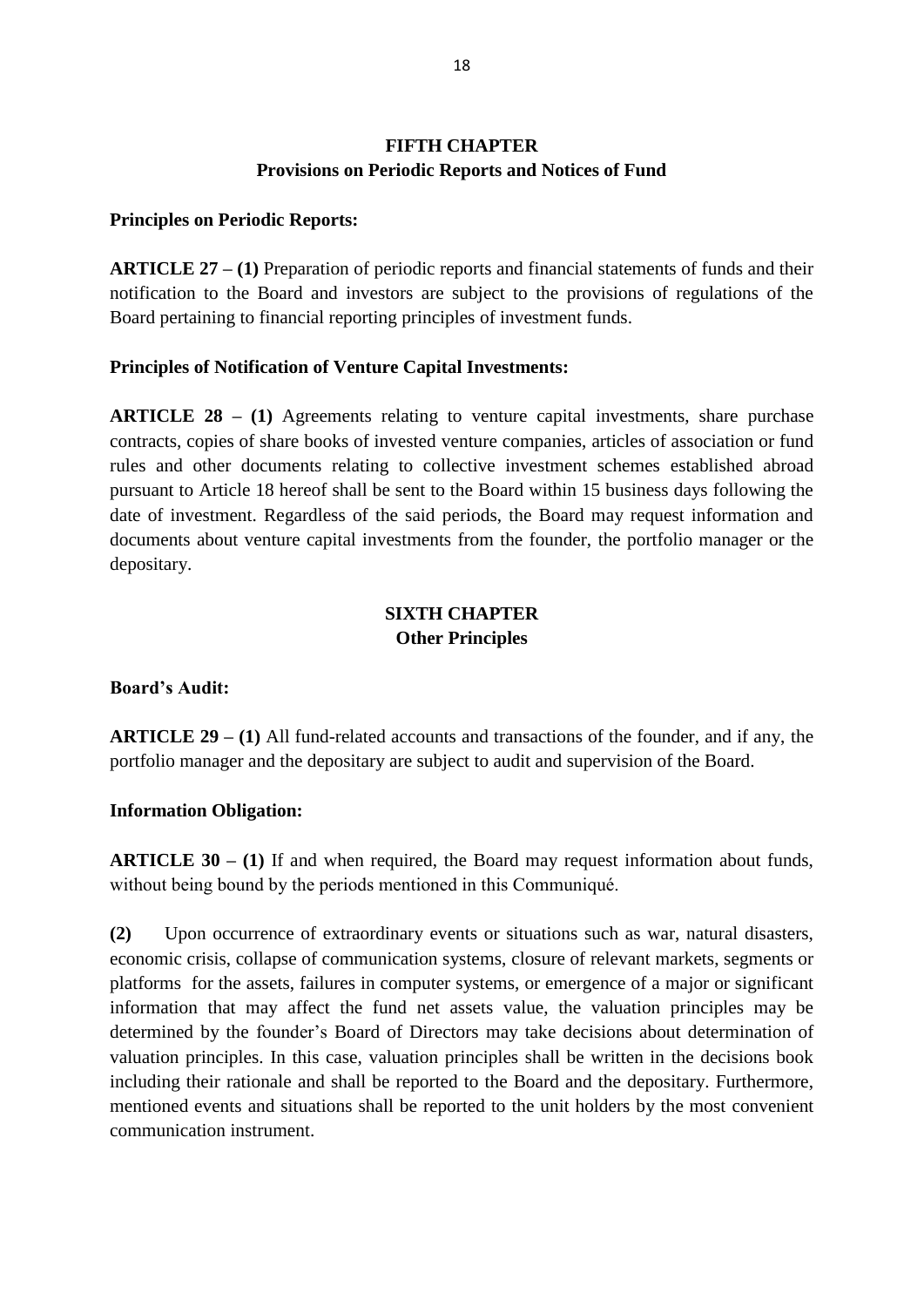**(3)** The founder and if any, the portfolio manager shall provide the unit holders by the most convenient communication instrument with information about venture capital investments, also including information about relations, if any, of the persons involved in fund management with the these investments, within 15 days following the date of investment.

## **Termination of Fund and Liquidation of Fund Assets**

**ARTICLE 31 – (1)** The Fund terminates as of the end of the period specified in its fund rules.

**(2)** The provisions of the Communiqué on Principles of Investment Funds (III-52.1) are applicable by analogy on termination and liquidation of funds.

**(3)** If it is stated in the fund rules and issue document that provisions on the term of the fund may be amended, an application may be filed to the Board for extension of the term of the fund in accordance with the provisions of this Communiqué pertaining to amendments in fund rules.

### **Board's Fee:**

**ARTICLE 32 – (1)** A fee calculated by the founder and approved by the depositary at a rate of five per one hundred thousands of the fund net assets value as of the last business day of each quarterly period on calendar year basis pursuant to the third paragraph of Article 130 of the Law shall be deposited by the founder in the Board's Account within the following ten business days, and a copy of each of the relevant receipts and calculation documents shall be submitted to the Board.

### **Other Provisions:**

**ARTICLE 33 – (1)** The provisions of the Communiqué on Principles of Investment Funds (III-52.1) pertaining to determination and public disclosure of total expense ratio, and obligations of publishing in the Public Disclosure Platform are not applicable for these funds.

**(2)** The Fund cannot be merged with or converted into another fund.

**(3)** Any matters on which this Communiqué remains silent shall be governed by and subject to the provisions of the Communiqué on Principles of Investment Funds (III-52.1), and the provisions of the regulations of the Board pertaining to financial reporting principles of investment funds.

**(4)** In cases where units of funds founded or managed by the founder or if any, the portfolio manager or other persons who are directly or indirectly related to them in terms of management or capital are included in the fund portfolio, sales loads and redemption fees shall not be paid for these funds.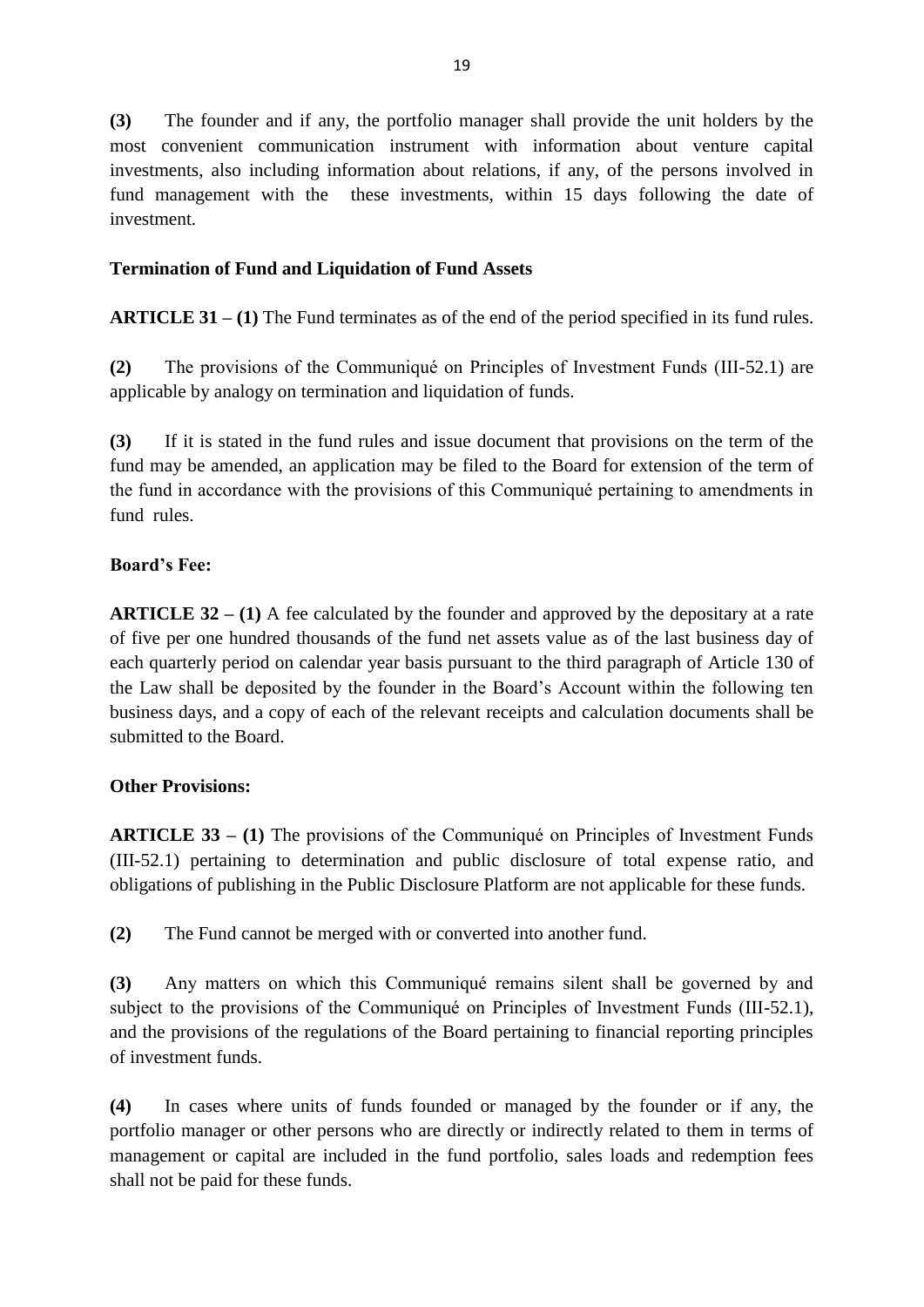**(5)** The provisions of the Communiqué on Prospectus and Issue document (II-5.1) are applicable by analogy on the matters relating to issue document, to the extent this Communiqué remains silent thereon.

**(6)** The provisions of the Communiqué on Sales of Capital Market Instruments (II-5.2) are applicable by analogy on the matters relating to sales of fund units to qualified investors, to the extent this Communiqué remains silent thereon.

### **Effective Date:**

**ARTICLE 34 – (1)** This Communiqué shall become effective as of 1/7/2014.

#### **Enforcement:**

**ARTICLE 35 – (1)** The provisions of this Communiqué shall be enforced and executed by the Capital Markets Board.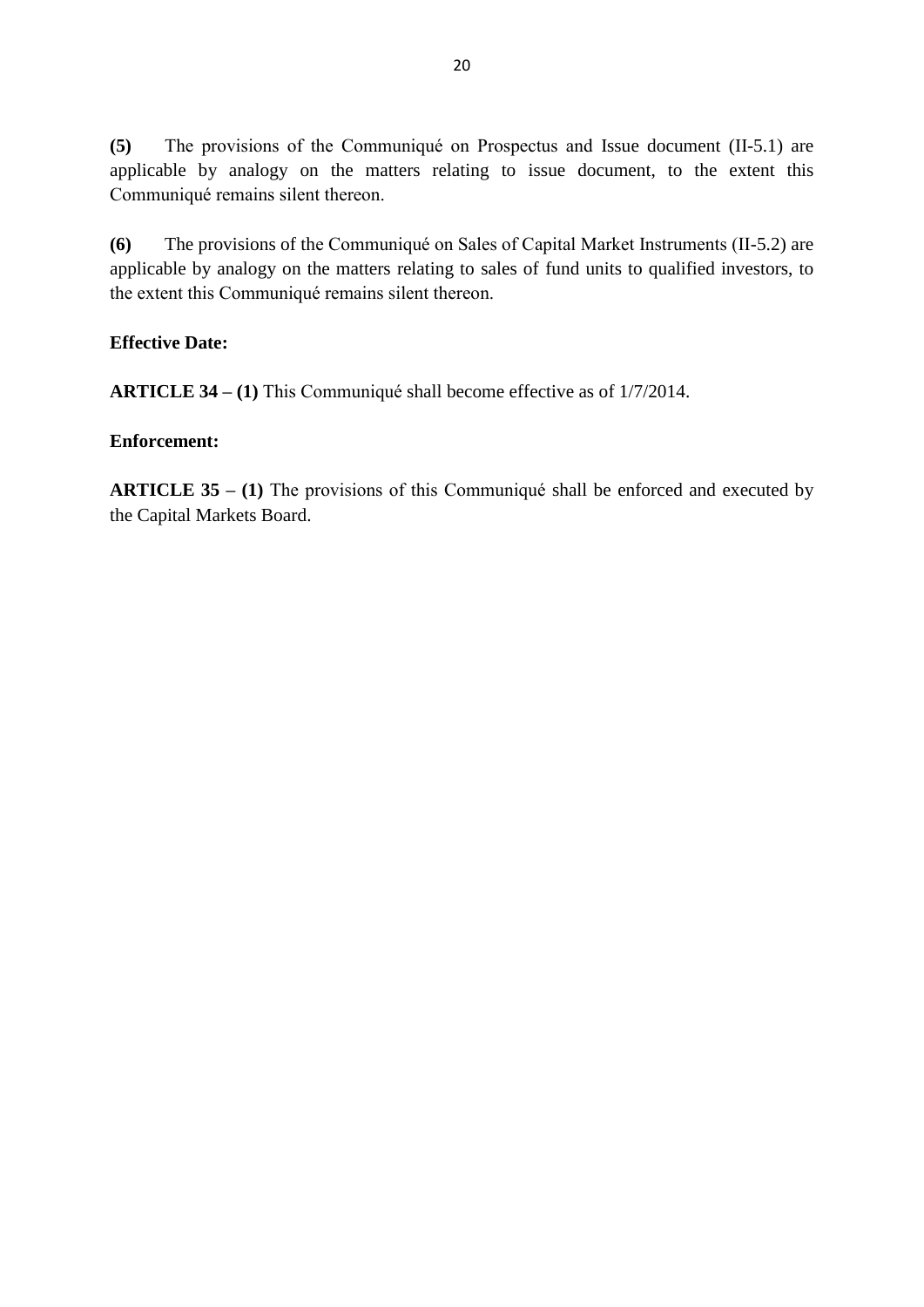#### **ANNEX-1**

#### **MINIMUM CONTENTS OF FUND RULES**

- **(a)** Name, type and the term of the fund,
- **(b)** Name and address of founder, manager, and the depositary,
- **(c)** General principles of fund pertaining to investment assets and portfolio management principles, procedures and principles of trading of fund units, principles of management and safekeeping of assets, portfolio valuation principles, principles on expenditures from fund assets, principles on transfer of fund's net income to fund unit holders, principles on unit price announcement periods, conditions of purchase and redeem of the fund units, and principles on qualified fund units if any,
- **(ç)** Conditions of liquidation of the fund,
- **(d)** Principles on dividend distribution and performance fee,
- **(e)** Principles on qualified fund units, if any,
- **(f)** Other contents to be determined by the Board.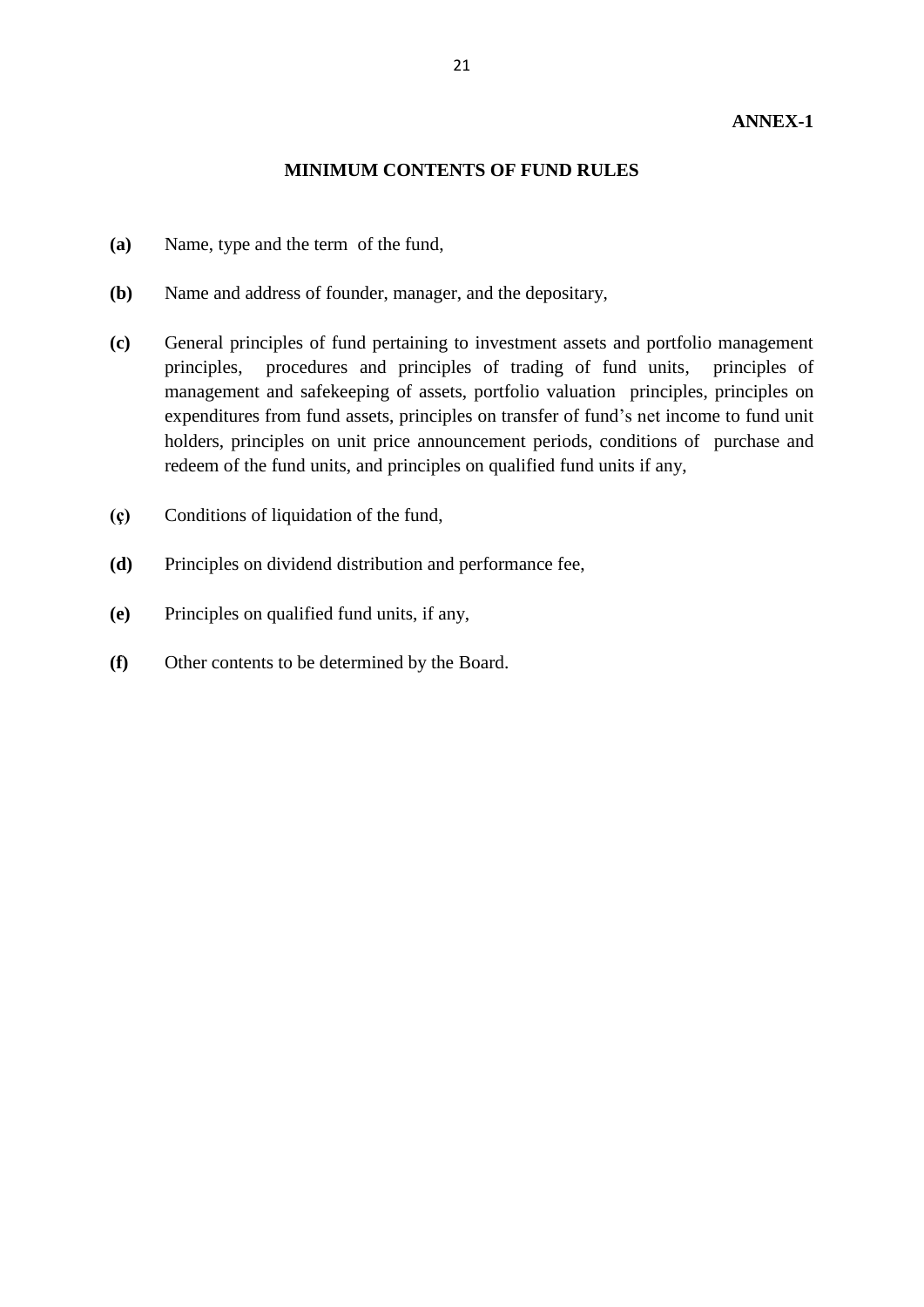#### **MINIMUM CONTENTS OF FUND ISSUEDOCUMENT**

- **(a)** Name, type and the term of the fund,
- **(b)** Name and address of founder, manager, and the depositary,
- **(c)** Information on fund portfolio managers and members of founder's Board of Directors,
- **(ç)** Principles on investment strategy, objectives, investment limitations, and risks of the fund,
- **(d)** Fund commitment amount,
- **(e)** Information on outsourced services,
- **(f)** Procedures and principles of purchase and redeem of fund units,
- **(g)** Portfolio management and safekeeping principles,
- **(ğ)** Principles on portfolio valuation,
- **(h)** Principles on unit price announcement periods of the fund,
- **(ı)** Principles on expenses that may be made from the fund assets,
- **(i)** Principles on transfer of fund's net income to unit holders,
- **(j)** Conditions of purchase and redeem of the fund units,
- **(k)** Method of liquidation of the fund,
- **(l)** From where the fund rules and financial reports can be obtained,
- **(m)** Information on the fund auditor,
- **(n)** Principles on profit distribution and performance fee,
- **(o)** Fund total expense ratio,
- **(ö)** Other contents to be determined by the Board.